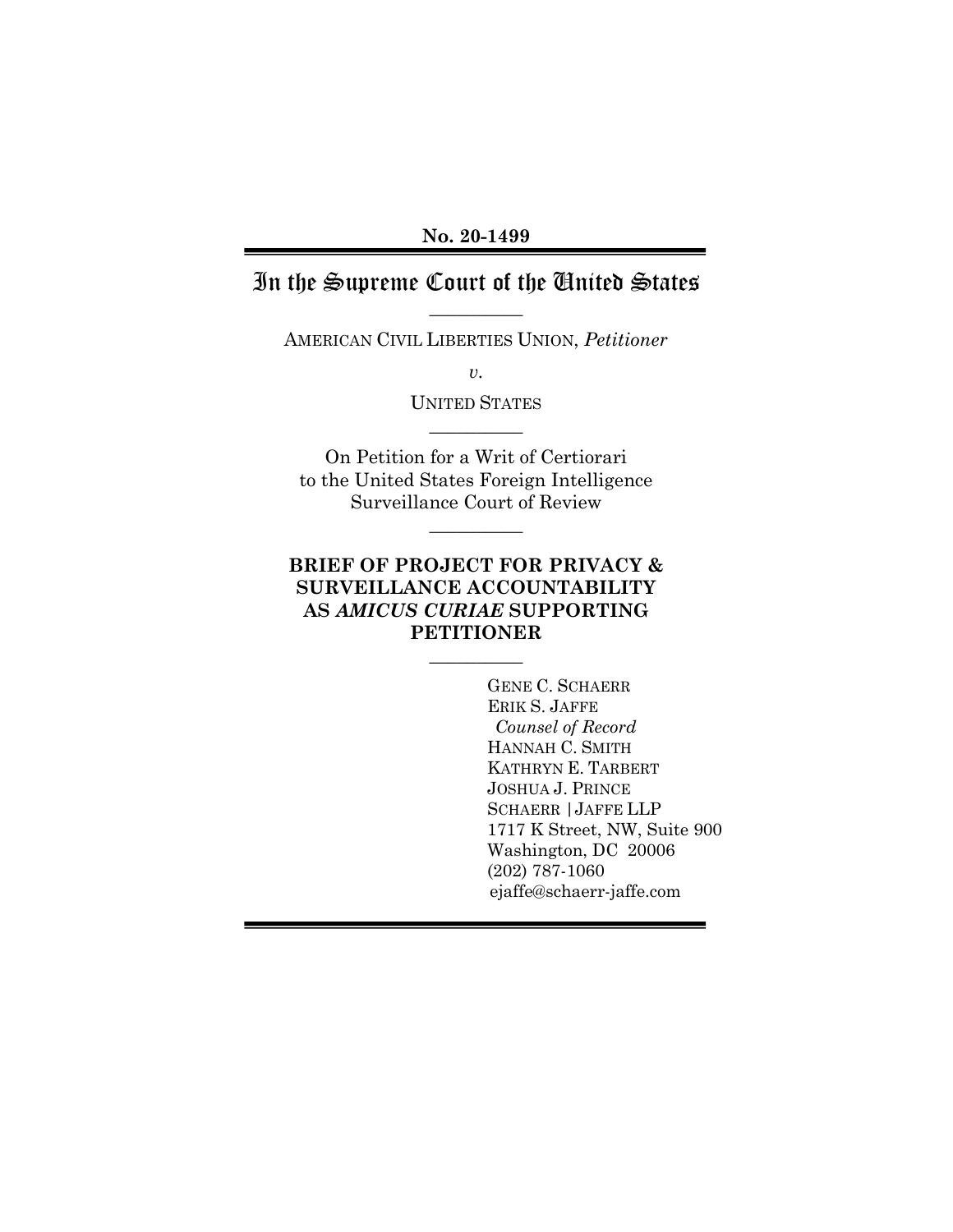## **QUESTIONS PRESENTED**

<span id="page-1-0"></span>The questions presented are:

1. Whether the FISC, like other Article III courts, has jurisdiction to consider a motion asserting that the First Amendment provides a qualified public right of access to the court's significant opinions, and whether the FISCR has jurisdiction to consider an appeal from the denial of such a motion.

2. Whether the First Amendment provides a qualified right of public access to the FISC's significant opinions.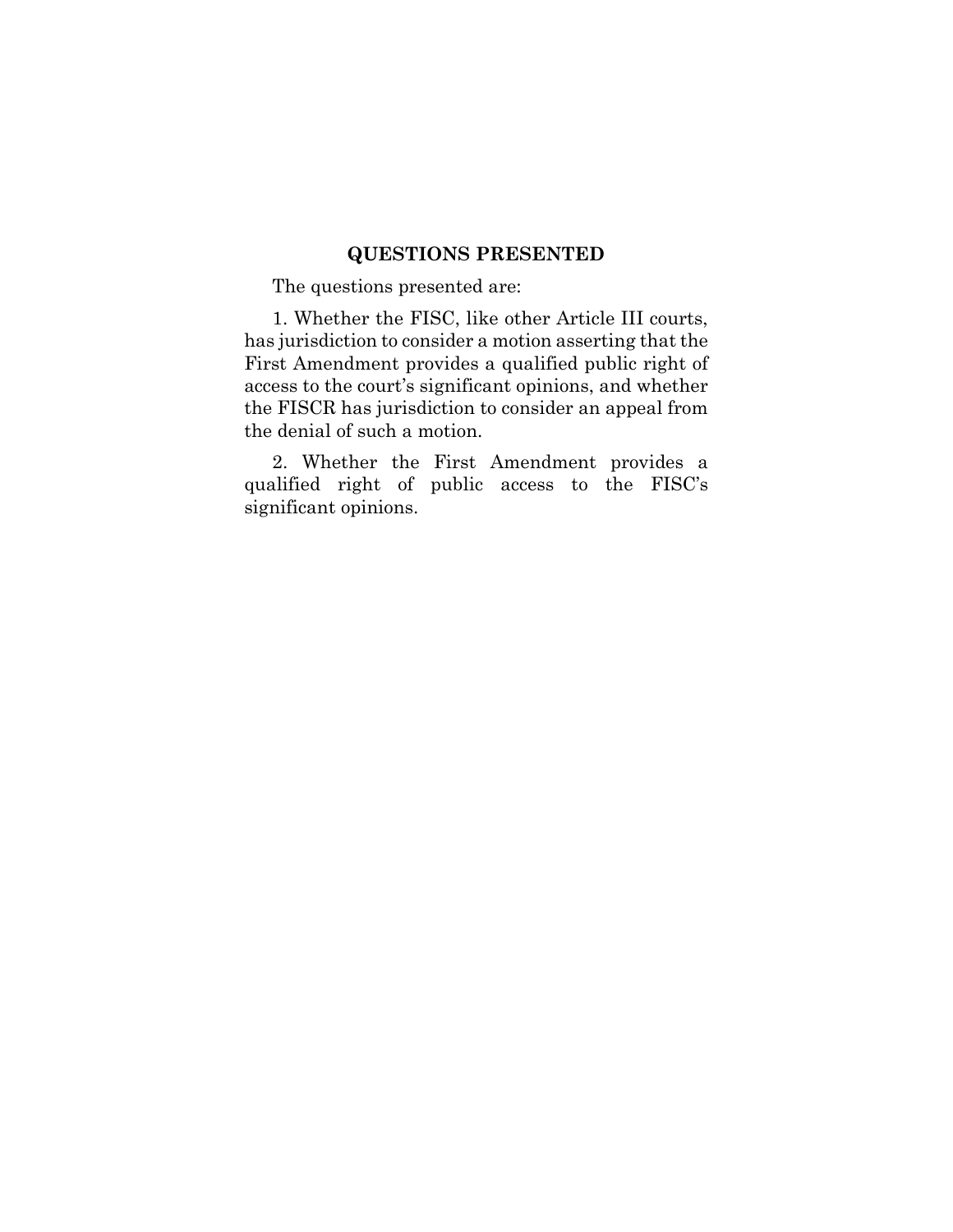# **TABLE OF CONTENTS**

| INTRODUCTION AND INTEREST OF AMICUS 1                                                                      |
|------------------------------------------------------------------------------------------------------------|
| ADDITIONAL REASONS TO GRANT THE                                                                            |
| The Federal Government Has a Long History of<br>$\mathbf{I}$<br>Abusing Individual Rights in Ex Parte FISC |
| II. Those Abuses Will Continue if FISC's Work<br>Continues in Secret, and Constitutional Checks            |
|                                                                                                            |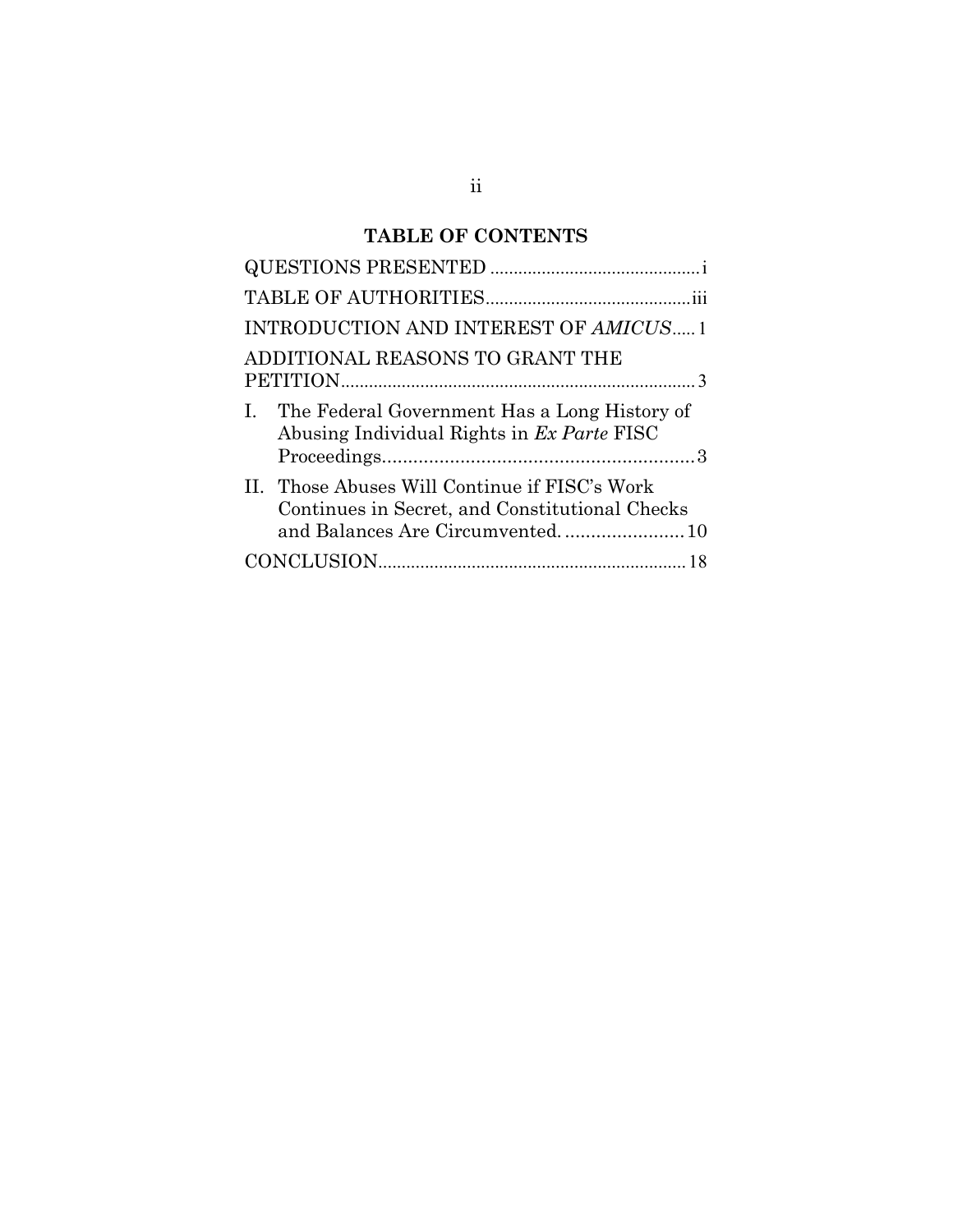## **TABLE OF AUTHORITIES**

## <span id="page-3-0"></span>**Cases**

| ACLU v. Clapper,                                                                                                                           |
|--------------------------------------------------------------------------------------------------------------------------------------------|
| Aetna Life Ins. Co. v. Haworth,                                                                                                            |
| Carney v. Adams,                                                                                                                           |
| FEC v. Akins,                                                                                                                              |
| In re Application of the FBI for an Order Requiring<br><i>the Production of Tangible Things,</i><br>2015 WL 12696366 (FISC Nov. 24, 2015)5 |
| Kokkonen v. Guardian Life Ins. Co of Am.,                                                                                                  |
| Opinion, [Redacted],<br>No. [Redacted] (FISC Apr. 26, 2017) 4, 7                                                                           |
| Opinion, [Redacted],<br>No. [Redacted] (FISC Nov. 18, 2020)  9, 10                                                                         |
| Opinion, [Redacted],<br>No. [Redacted] (FISC Nov. 6, 2015)  4                                                                              |
| Opinion, [Redacted],                                                                                                                       |
| Order, In re Accuracy Concerns Regarding FBI<br>Matters Submitted to the FISC,                                                             |
| Order, In Re Accuracy Concerns Regarding FBI<br>Matters Submitted to the FISC,                                                             |
|                                                                                                                                            |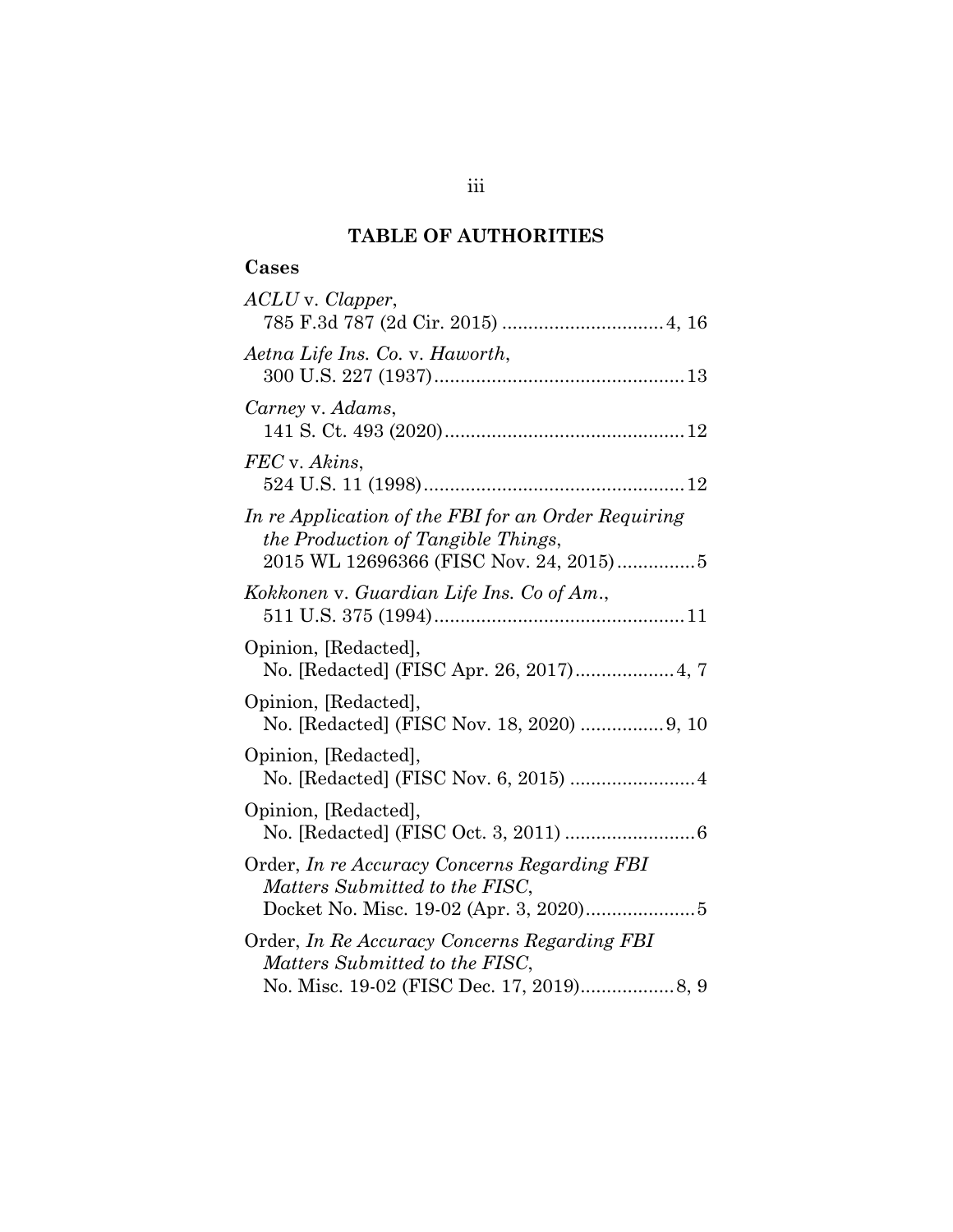| Opinion, In Re Application Of The Federal Bureau Of<br>Investigation For An Order Requiring The<br>Production Of Tangible Things,                                             |
|-------------------------------------------------------------------------------------------------------------------------------------------------------------------------------|
| Order, In re Production of Tangible Things From<br>[Redacted],                                                                                                                |
| Plaut v. Spendthrift Farm, Inc.,                                                                                                                                              |
| United States v. Moalin,                                                                                                                                                      |
| <b>Statutes</b>                                                                                                                                                               |
|                                                                                                                                                                               |
|                                                                                                                                                                               |
|                                                                                                                                                                               |
| <b>Other Authorities</b>                                                                                                                                                      |
| 2 The Records of the Federal Convention of 1787                                                                                                                               |
| Foreign Intelligence Electronic Surveillance<br>Hearing on H.R. 5794, 9745, 7308, and 5632<br>Before the Subcomm. on Legis. of the Permanent<br>Select Comm. on Intelligence, |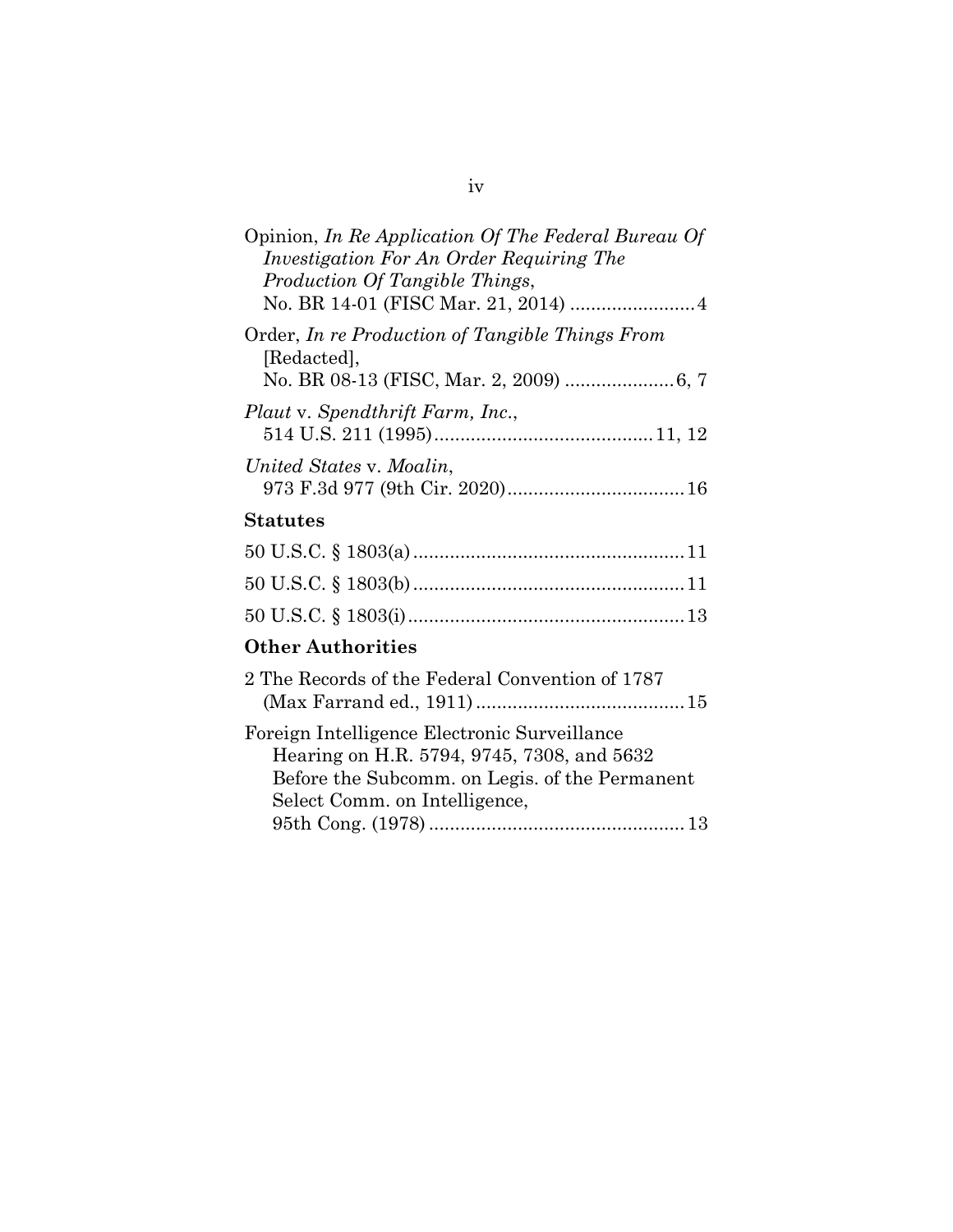| George Washington,<br>Undelivered First Inaugural Address: Fragments,<br>30 April 1789, Founders Online,<br>https://founders.archives.gov/documents/Washingto                                                                                                |
|--------------------------------------------------------------------------------------------------------------------------------------------------------------------------------------------------------------------------------------------------------------|
| Hon. Roslynn R. Mauskopf,<br>Report of the Director of the Administrative Office<br>of the U.S. Courts on activities of the Foreign<br>Intelligence Surveillance Courts for 2020 (Apr. 29,<br>2021),<br>https://www.uscourts.gov/sites/default/files/fisc_an |
| Letter from James Madison to W.T. Barry (Aug. 4,<br>1822), in 9 The Writings of James Madison 103                                                                                                                                                            |
| Ryan Lucas,<br><b>Ex-FBI Lawyer Sentenced To Probation For Actions</b><br>During Russia Investigation, NPR (Jan. 29, 2021),<br>https://www.npr.org/2021/01/29/962140325/ex-fbi-<br>lawyer-sentenced-to-probation-for-actions-during-                         |
| The White House,<br>Remarks by the President on Review of Signals<br><i>Intelligence</i> (Jan. 17, 2014),<br>https://obamawhitehouse.archives.gov/the-press-<br>office/2014/01/17/remarks-president-review-                                                  |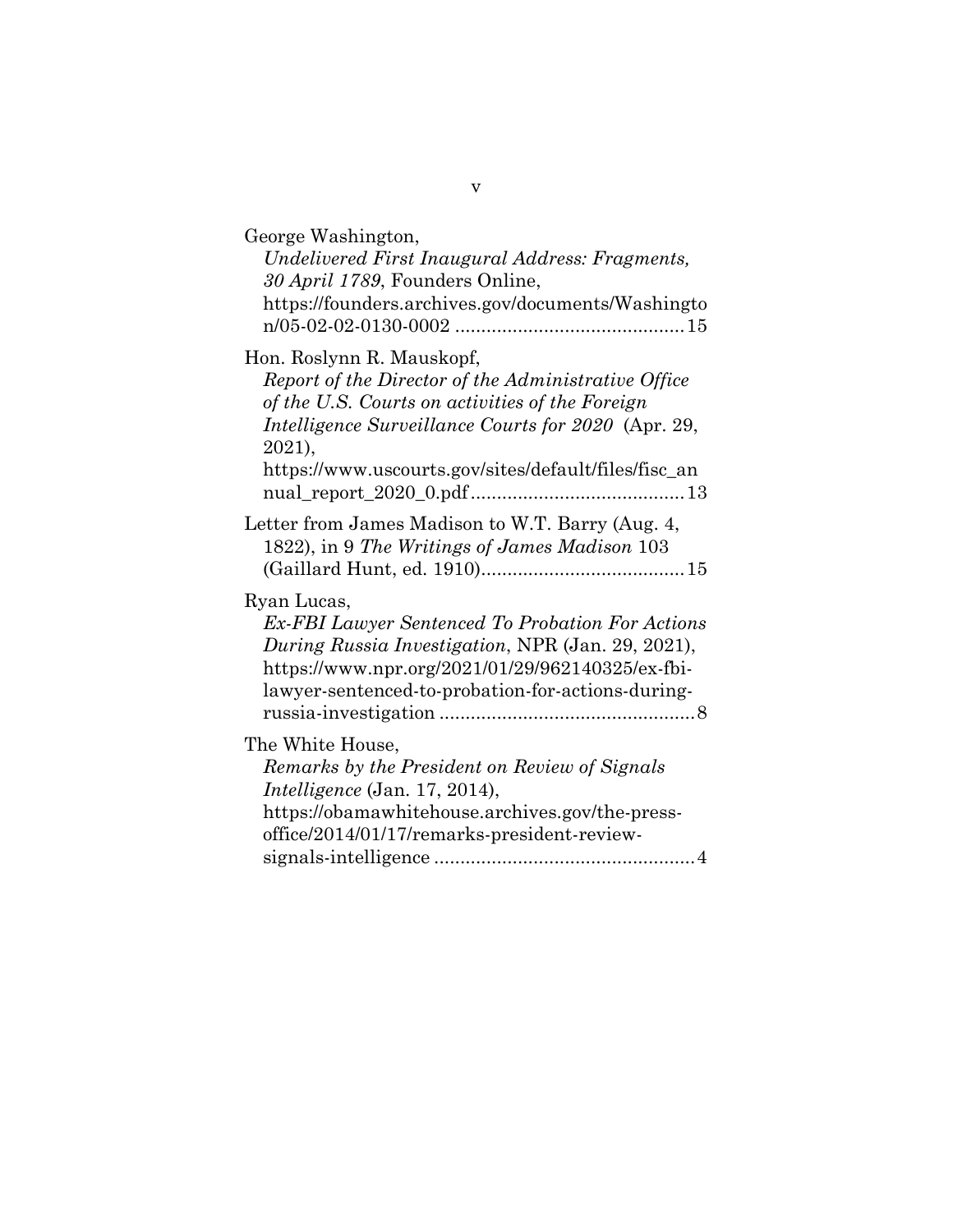#### <span id="page-6-0"></span>**INTRODUCTION AND INTEREST OF** *AMICUS*[1](#page-6-1)

The Foreign Intelligence Surveillance Court (FISC) and the Foreign Intelligence Surveillance Court of Review (FISCR) operate in secret. With few exceptions, they decide issues of significant national importance outside of the adversarial system animating the rest of the federal judiciary. Worse still, even their decisions are classified and rarely see daylight.[2](#page-6-2) They are thus unique among federal courts—only the government appears before them, and only the government is privy to their opinions.

This case raises a significant question: How can the American people learn of, debate, and cast informed votes relating to the Executive Branch's surveillance activities performed in their names—and, for that matter, authorized by FISC and FISCR—if the government refuses to disclose that information? The petition (at 11-27) amply explains how the decision below, in which FISCR declined even to consider a right-of-access motion—is wrong about FISC's and FISCR's jurisdiction as Article III courts and raises significant First Amendment questions.

<span id="page-6-1"></span><sup>1</sup> All parties were given notice more than 10 days before—and consented to—the filing of this brief. No counsel for a party authored it in whole or in part, nor did any person or entity, other than *Amicus* and its counsel, make a monetary contribution to fund its preparation or submission. *Amicus* is not publicly traded and has no parent corporations, and no publicly traded corporation owns 10% or more of *Amicus*.

<span id="page-6-2"></span><sup>2</sup> In the 40 years of FISC's existence, for example, only 59 opinions and 113 orders have been released to the public despite FISC issuing thousands of orders and an untold number of opinions. Pet. App. 119a, 119a n.23.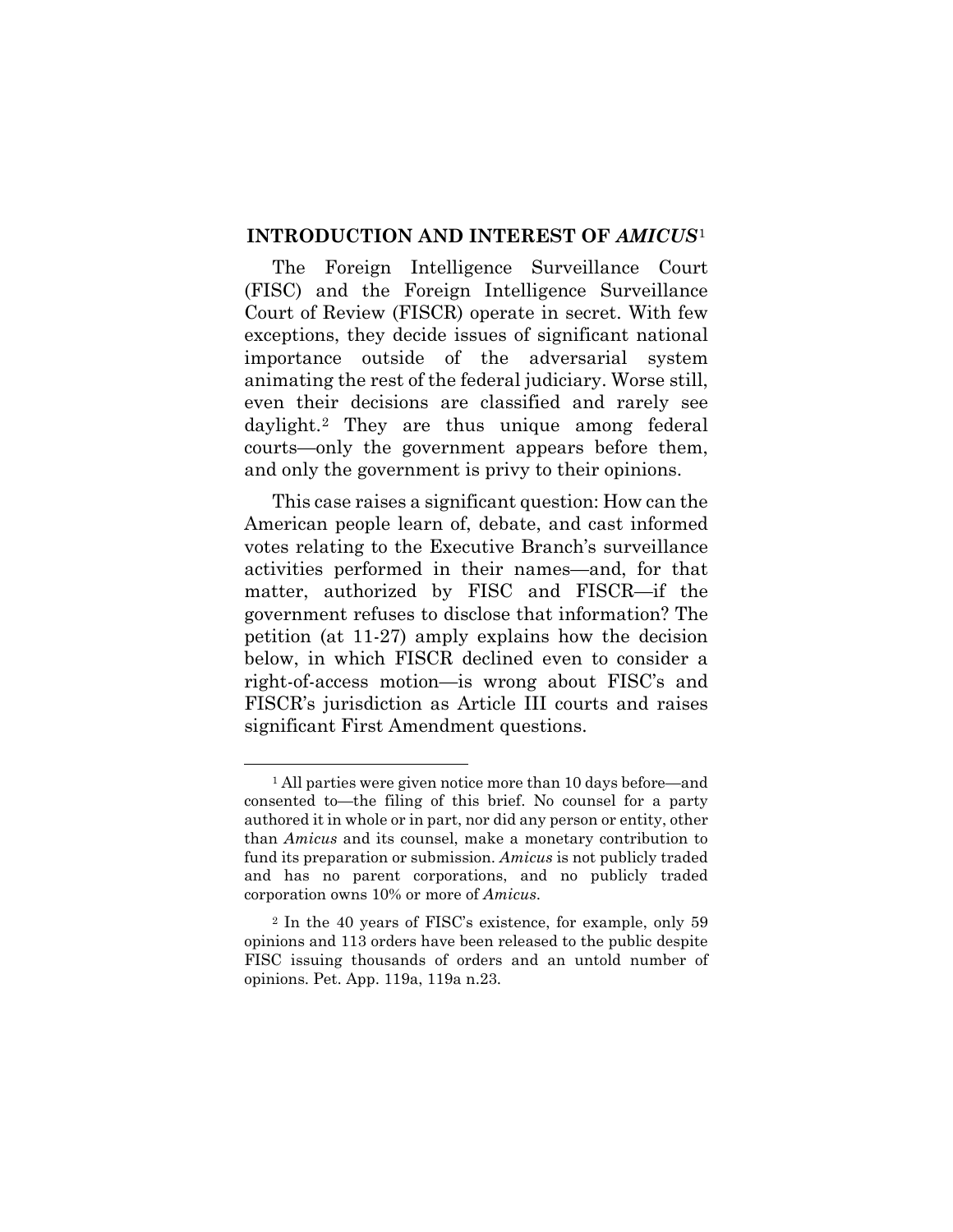This case is of particular concern to *Amicus* Project for Privacy & Surveillance Accountability (PPSA), a nonprofit, nonpartisan organization that focuses on a range of privacy and surveillance issues, because the proper resolution of the question presented goes to the heart of its mission: holding the government accountable for its surveillance activities. Time and again, government actors have demonstrated that, when they can act secretly, they will behave poorly. And the harms stemming from such behavior are magnified when the entire proceeding approving those actions—already a pale and non-adversarial semblance of a genuine Article III judicial proceeding—is classified.

As *Amicus* explains more fully below, the result is a string of demonstrable abuses ranging from the widespread warrantless surveillance of American citizens—a presumptive infringement of the Fourth Amendment—to material misstatements in applications seeking such surveillance. Because of the *ex parte* nature of FISC and FISCR proceedings, these abuses either go unchecked altogether or come to light only long after the harm has occurred—and potentially could have been addressed—or in suspiciously partisan circumstances undermining the trustworthiness and effectiveness of such disclosure. Indeed, because the decision below (at Pet. App. 123a-124a) allows the Executive Branch alone to be the sole arbiter of when FISC and FISCR decisions can be released, the public learns about abuses only if the government itself decides for its own often-suspect reasons to disclose them or—in rare cases—if a government whistleblower risks criminal sanctions to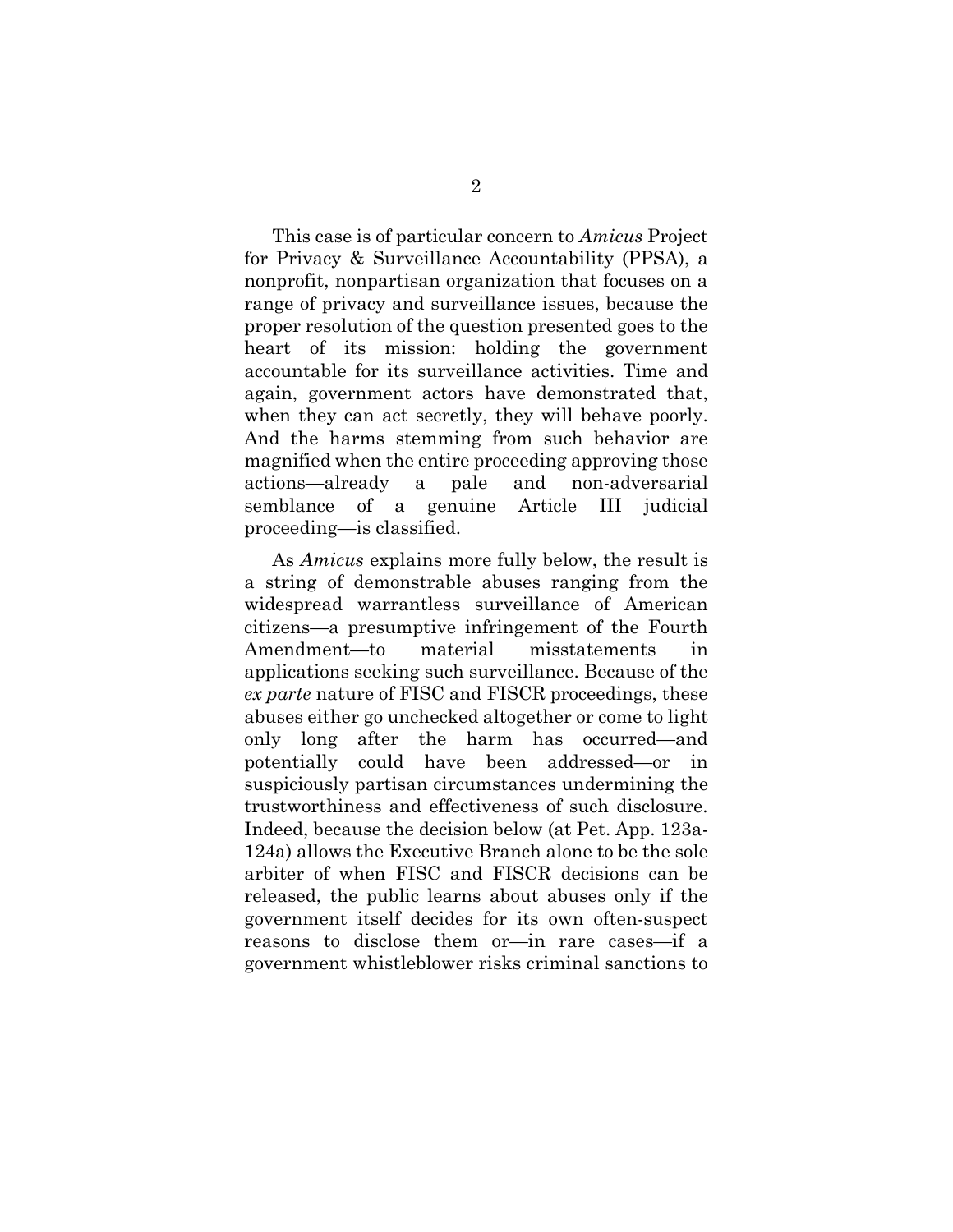expose government wrongdoing that the government itself was trying to conceal.

The American people should not have to wait for a leaker or for the government to magnanimously (or self-servingly) illuminate its activities. Instead, FISC and FISCR, like all Article III courts, should be able, and sometimes required, to publicize their decisions subject, of course, to proper redaction to avoid undermining genuine national-security efforts. This Court should grant the petition to ensure that the American people have the information they need to hold the Executive Branch accountable when it violates their Fourth Amendment rights through warrantless surveillance.

## **ADDITIONAL REASONS TO GRANT THE PETITION**

<span id="page-8-0"></span>The petition (at 11-27) amply explains why the decision below merits review of both the jurisdictional point and the broader First Amendment point. *Amicus*  writes separately to highlight the many times the federal government has abused the FISA process and to explain how the decision below, which insulates the government from scrutiny, will allow those abuses to continue absent this Court's review.

## <span id="page-8-1"></span>**I. The Federal Government Has a Long History of Abusing Individual Rights in** *Ex Parte*  **FISC Proceedings.**

By all accounts, the process of ensuring national security is an "extraordinarily difficult job—one in which actions are second-guessed, success is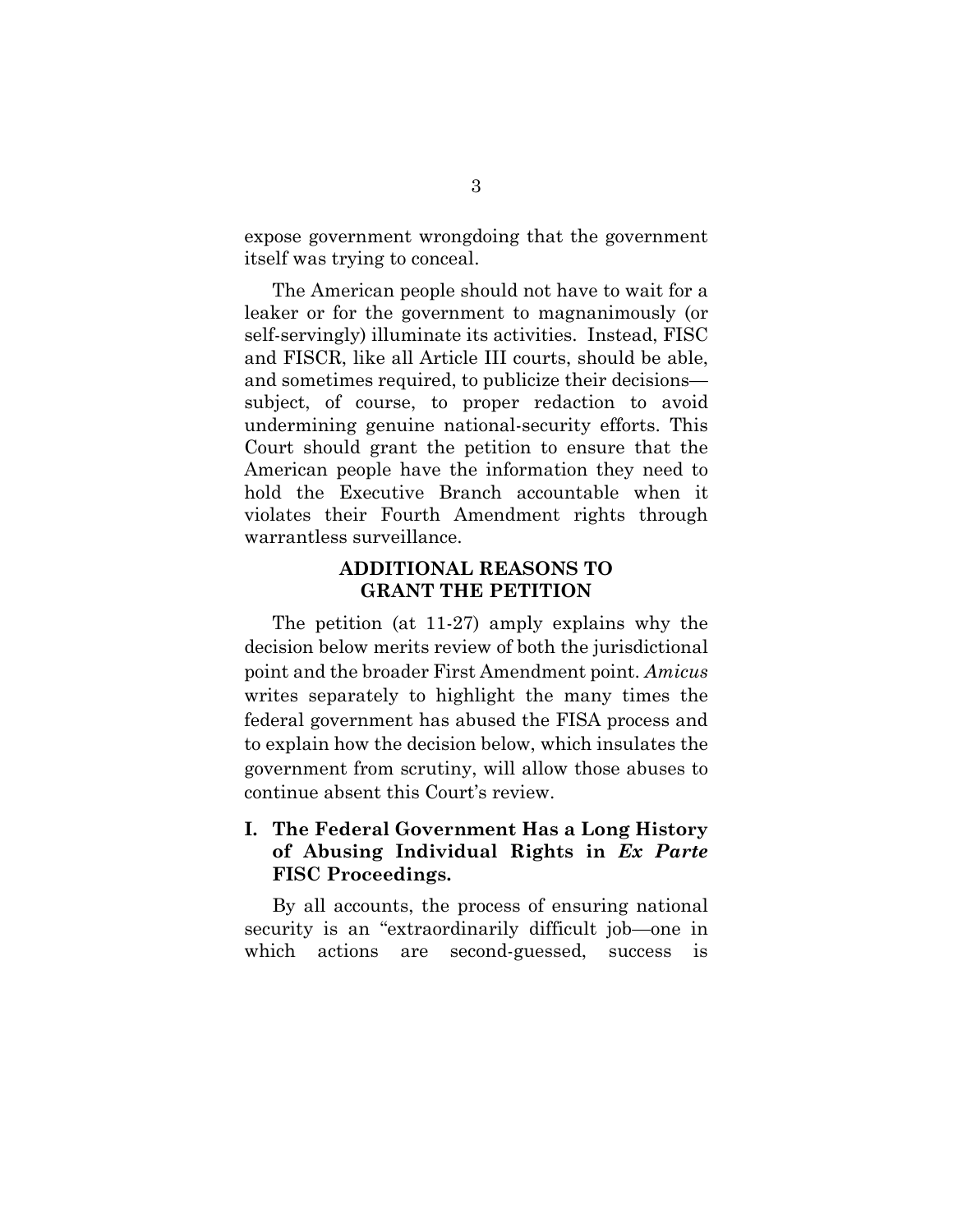unreported, and failure can be catastrophic."[3](#page-9-0) Because of the risks involved, FISC both "conducts its usually *ex parte* proceedings in secret" and rarely issues its decisions publicly. *ACLU* v. *Clapper*, 785 F.3d 787, 793 (2d Cir. 2015). But while the necessities of national security may require special accommodation, they are not a blanket pass for the government to do whatever it likes without ultimate democratic and constitutional oversight.

Because of the lack of an adverse party in FISC proceedings, the government has a "heightened duty of candor,"[4](#page-9-1) that is "fundamental to [FISC's] effective operation."[5](#page-9-2) As FISC itself has recognized, however, the government has repeatedly failed to live up to this heightened duty and has instead demonstrated an "institutional lack" of candor, raising "very serious Fourth Amendment" questions.[6](#page-9-3) These abuses have come in many forms, two of which are particularly

<span id="page-9-0"></span><sup>3</sup> The White House, *Remarks by the President on Review of Signals Intelligence* (Jan. 17, 2014), [https://obamawhitehouse.archives.gov/the-press](https://obamawhitehouse.archives.gov/the-press-office/2014/01/17/remarks-president-review-signals-intelligence)[office/2014/01/17/remarks-president-review-signals-intelligence.](https://obamawhitehouse.archives.gov/the-press-office/2014/01/17/remarks-president-review-signals-intelligence)

<span id="page-9-1"></span><sup>4</sup> Opinion at 8, *In Re Application Of The Federal Bureau Of Investigation For An Order Requiring The Production Of Tangible Things*, No. BR 14-01 (FISC Mar. 21, 2014), [https://www.eff.org/document/unclassified-fisc-order-march-21-](https://www.eff.org/document/unclassified-fisc-order-march-21-2014) [2014.](https://www.eff.org/document/unclassified-fisc-order-march-21-2014)

<span id="page-9-2"></span><sup>5</sup> Opinion at 59, [Redacted], No. [Redacted] (FISC Nov. 6, 2015), [https://www.intelligence.gov/assets/documents/702](https://www.intelligence.gov/assets/documents/702%20Documents/official-statement/20151106-702Mem_Opinion_Order_for_Public_Release.pdf) [%20Documents/official-statement/20151106-702Mem\\_Opinion](https://www.intelligence.gov/assets/documents/702%20Documents/official-statement/20151106-702Mem_Opinion_Order_for_Public_Release.pdf) [\\_Order\\_for\\_Public\\_Release.pdf.](https://www.intelligence.gov/assets/documents/702%20Documents/official-statement/20151106-702Mem_Opinion_Order_for_Public_Release.pdf)

<span id="page-9-3"></span><sup>6</sup> Opinion at 19, [Redacted], No. [Redacted] (FISC Apr. 26, 2017), [https://www.dni.gov/files/documents/icotr/51117/2016\\_](https://www.dni.gov/files/documents/icotr/51117/2016_Cert_FISC_Memo_Opin_Order_Apr_2017.pdf) [Cert\\_FISC\\_Memo\\_Opin\\_Order\\_Apr\\_2017.pdf](https://www.dni.gov/files/documents/icotr/51117/2016_Cert_FISC_Memo_Opin_Order_Apr_2017.pdf) (cleaned up).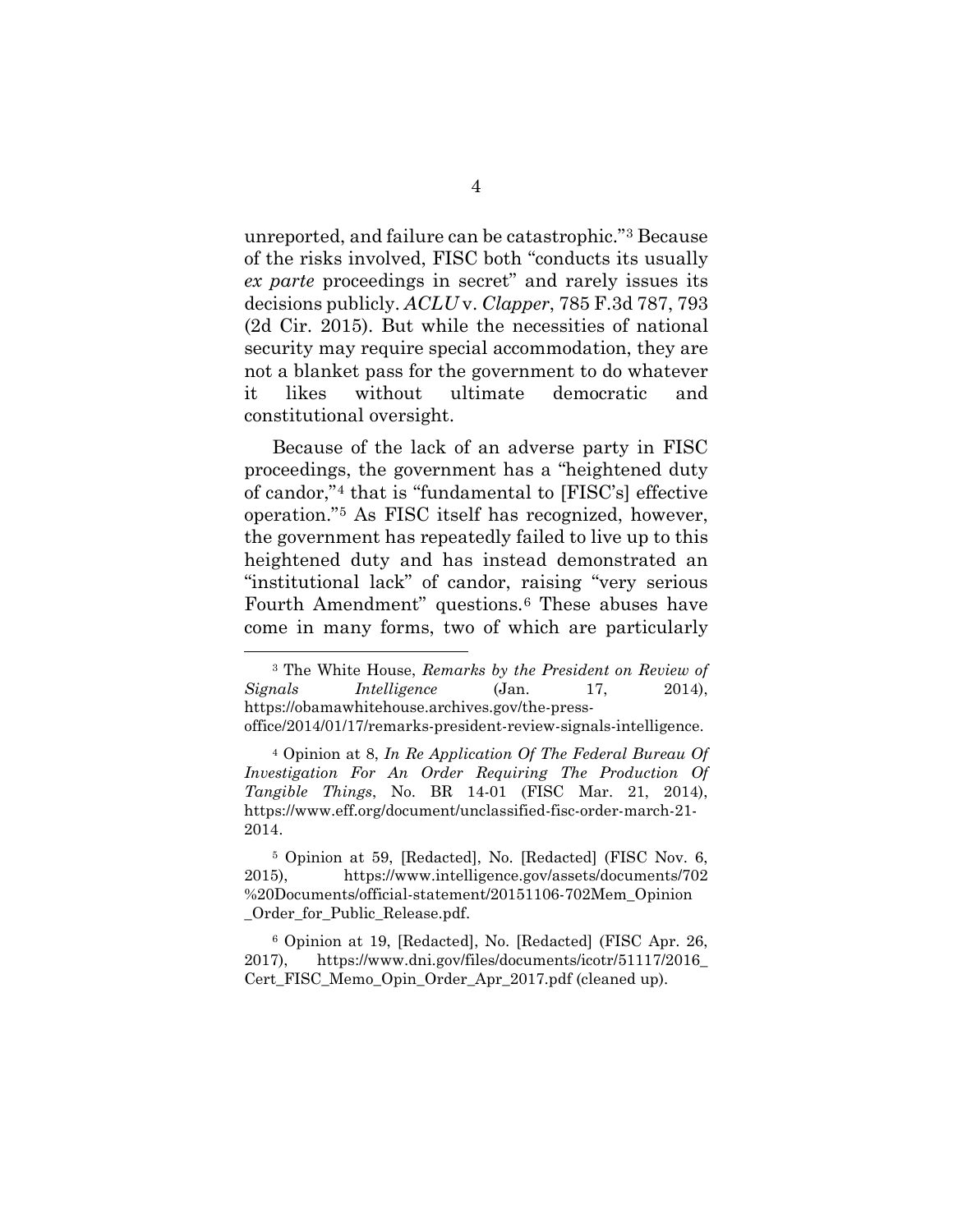relevant here: (1) in many cases, the government has filed surveillance applications containing material misrepresentations to sidestep statutory and constitutional limits on secret surveillance; and (2) the government has regularly failed to follow its own "minimization" procedures[7](#page-10-0) when data about United States persons is collected incidental to targeted national-security investigations and has even used such over-collected, non-national-security information against U.S. persons to circumvent the baseline constitutional protection afforded by the Fourth Amendment.

1. The government has a long history of misrepresenting facts in its foreign intelligence surveillance applications to the detriment of American citizens. Although some of the misrepresentations can be traced to the government's repeated failure to follow its own internal accuracy procedures, colloquially known as "Woods procedures," others cannot be written off as mere carelessness.[8](#page-10-1)

<span id="page-10-0"></span><sup>7</sup> "Minimization procedures" are the procedures used to reduce the amount of information about United States persons collected, retained, and disseminated pursuant to a FISC order for tangible things, such as business records. *In re Application of the FBI for an Order Requiring the Production of Tangible Things*, 2015 WL 12696366, at \*2-\*3 (FISC Nov. 24, 2015).

<span id="page-10-1"></span><sup>8</sup> Order at 2-3, *In re Accuracy Concerns Regarding FBI Matters Submitted to the FISC*, Docket No. Misc. 19-02 (Apr. 3, 2020), [https://www.fisc.uscourts.gov/sites/default/files/Misc%](https://www.fisc.uscourts.gov/sites/default/files/Misc%2019%2002%20Order%20PJ%20JEB%20200403.pdf) [2019%2002%20Order%20PJ%20JEB%20200403.pdf](https://www.fisc.uscourts.gov/sites/default/files/Misc%2019%2002%20Order%20PJ%20JEB%20200403.pdf) (criticizing the FBI's failure to comply with Woods procedures and addressing "the need for the Court to monitor" the FBI "going forward").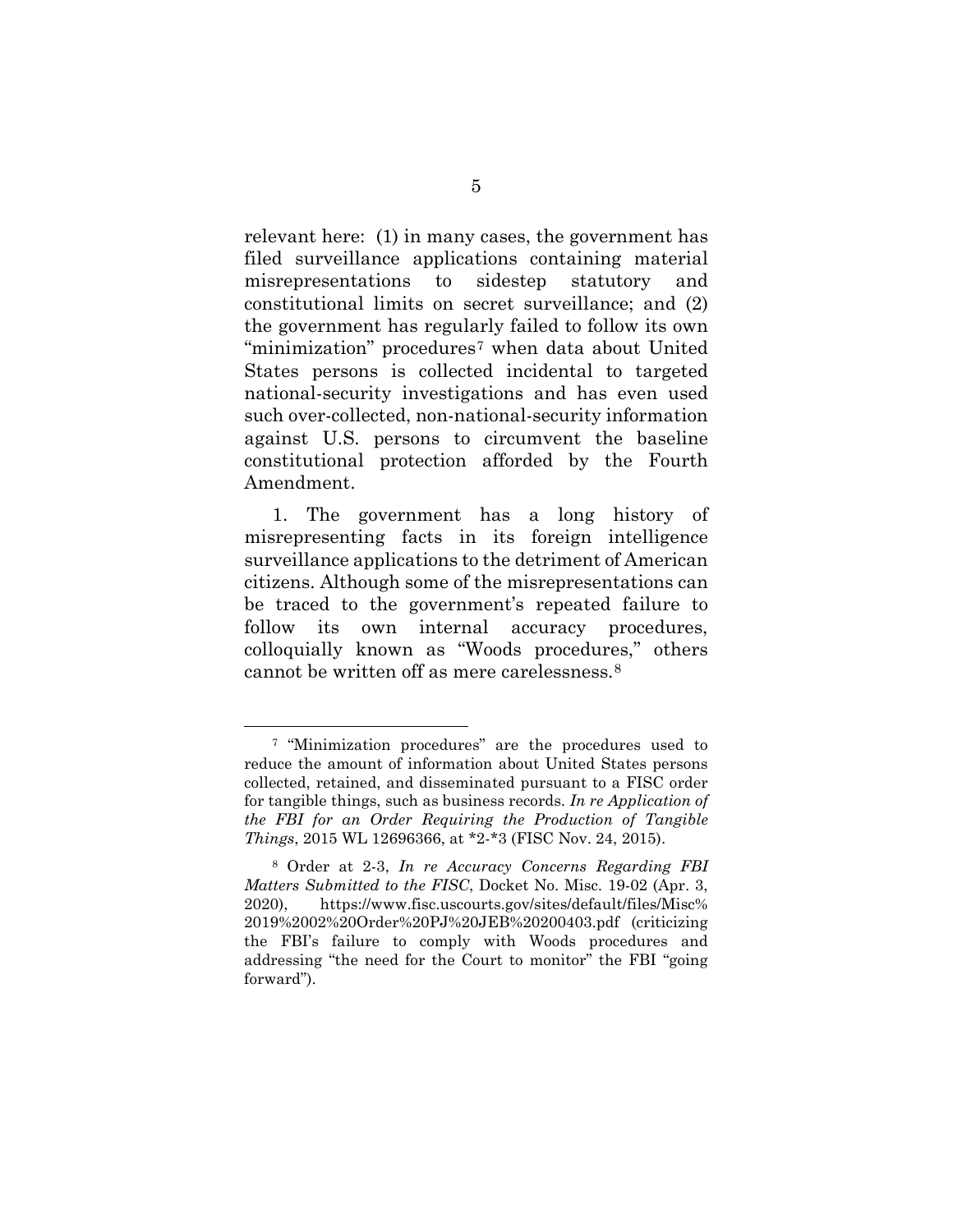One example is the NSA's history of misrepresenting the scope of its data collections to FISC. In one 2011 opinion, Judge Bates criticized the NSA for including a "substantial misrepresentation regarding the scope of a major collection program" for the "third [time] in less than three years."[9](#page-11-0)

One such dragnet document collection was only authorized following a "flawed depiction of how the NSA uses [the acquired] metadata."[10](#page-11-1) Having reviewed the subsequently revealed information on how the data was actually used, the court concluded that the NSA had "so frequently and systemically violated" the required standard for seeking business records that one "critical element of the overall [business record] regime ha[d] never functioned effectively."[11](#page-11-2) The government's initial inaccurate representations generated a "misperception \* \* \* [that] existed from the inception of [the] authorized collection in May 2006" until March 2009.[12](#page-11-3) The NSA's failure to "accurately report" to FISC led to "daily violations of the minimization procedures \* \* \* designed to protect [redacted] call detail records pertaining to telephone communications of U.S.

<span id="page-11-0"></span><sup>9</sup> Opinion at 16 n.14, [Redacted], No. [Redacted] (FISC Oct. 3, 2011), [https://www.eff.org/files/filenode/fisc\\_opinion\\_-](https://www.eff.org/files/filenode/fisc_opinion_-_unconstitutional_surveillance_0.pdf) [\\_unconstitutional\\_surveillance\\_0.pdf.](https://www.eff.org/files/filenode/fisc_opinion_-_unconstitutional_surveillance_0.pdf)

<sup>10</sup> *Ibid.* (alteration in original; internal quotation omitted).

<span id="page-11-3"></span><span id="page-11-2"></span><span id="page-11-1"></span><sup>11</sup> Order at 11, *In re Production of Tangible Things From* [Redacted], No. BR 08-13 (FISC, Mar. 2, 2009), [https://www.dni.gov/files/documents/section/pub\\_March%202%2](https://www.dni.gov/files/documents/section/pub_March%202%202009%20Order%20from%20FISC.pdf) [02009%20Order%20from%20FISC.pdf.](https://www.dni.gov/files/documents/section/pub_March%202%202009%20Order%20from%20FISC.pdf)

<sup>12</sup> *Ibid.*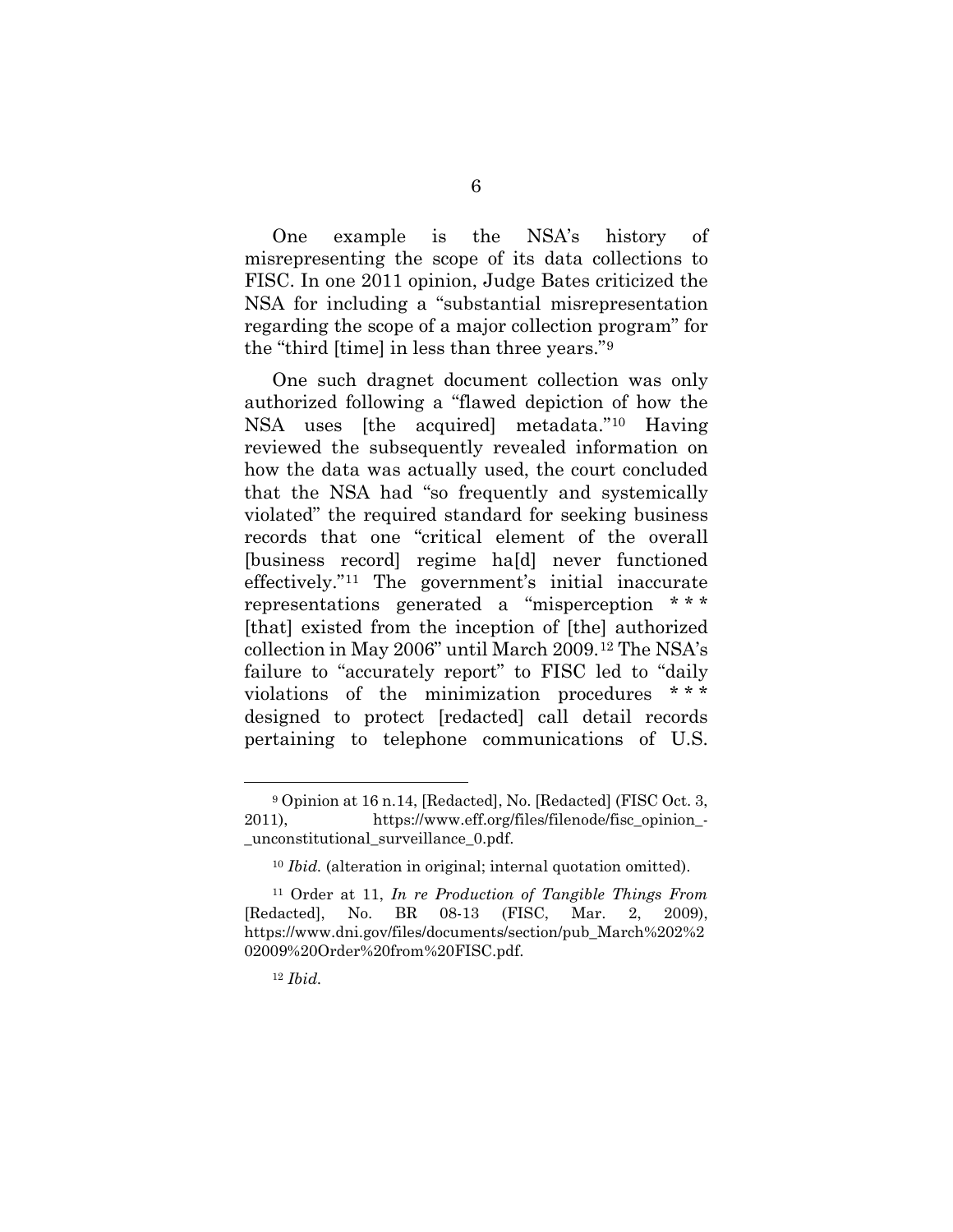persons located within the United States who are not the subject of any FBI investigation and whose call detail information could not otherwise have been legally captured in bulk.["13](#page-12-0) Because of this misrepresentation, the government, without a warrant, obtained the business records of an untold number of U.S. persons.<sup>14</sup>

Later opinions highlight just how pervasive this practice of over-collecting data is. In 2011, FISC held that the government's minimization procedures were "statutorily and constitutionally deficient with respect to their protections of U.S. person information."[15](#page-12-2) From that time forward, the NSA's minimization procedures "prohibited [the] use of U.S.-person identifiers to query the results of upstream Internet" data collected pursuant to a FISC order.[16](#page-12-3) Despite that prohibition, the NSA disclosed in 2016 that its analysts "had been conducting such queries" with "much greater frequency" than it had previously disclosed.[17](#page-12-4) As the government reviewed the scope of the abuses, it became clear that the "problem was widespread during all periods under review."[18](#page-12-5) 

- <sup>17</sup> *Ibid.*
- <sup>18</sup> *Ibid.*

<sup>13</sup> *Id.* at 8-9.

<sup>14</sup> *Id.* at 6, 11.

<span id="page-12-5"></span><span id="page-12-4"></span><span id="page-12-3"></span><span id="page-12-2"></span><span id="page-12-1"></span><span id="page-12-0"></span><sup>15</sup> Opinion at 17, [Redacted], No. [Redacted] (FISC Apr. 26, 2017), [https://www.dni.gov/files/documents/icotr/51117/2016\\_](https://www.dni.gov/files/documents/icotr/51117/2016_Cert_FISC_Memo_Opin_Order_Apr_2017.pdf) [Cert\\_FISC\\_Memo\\_Opin\\_Order\\_Apr\\_2017.pdf](https://www.dni.gov/files/documents/icotr/51117/2016_Cert_FISC_Memo_Opin_Order_Apr_2017.pdf) (citation omitted).

<sup>16</sup> *Id.* at 19.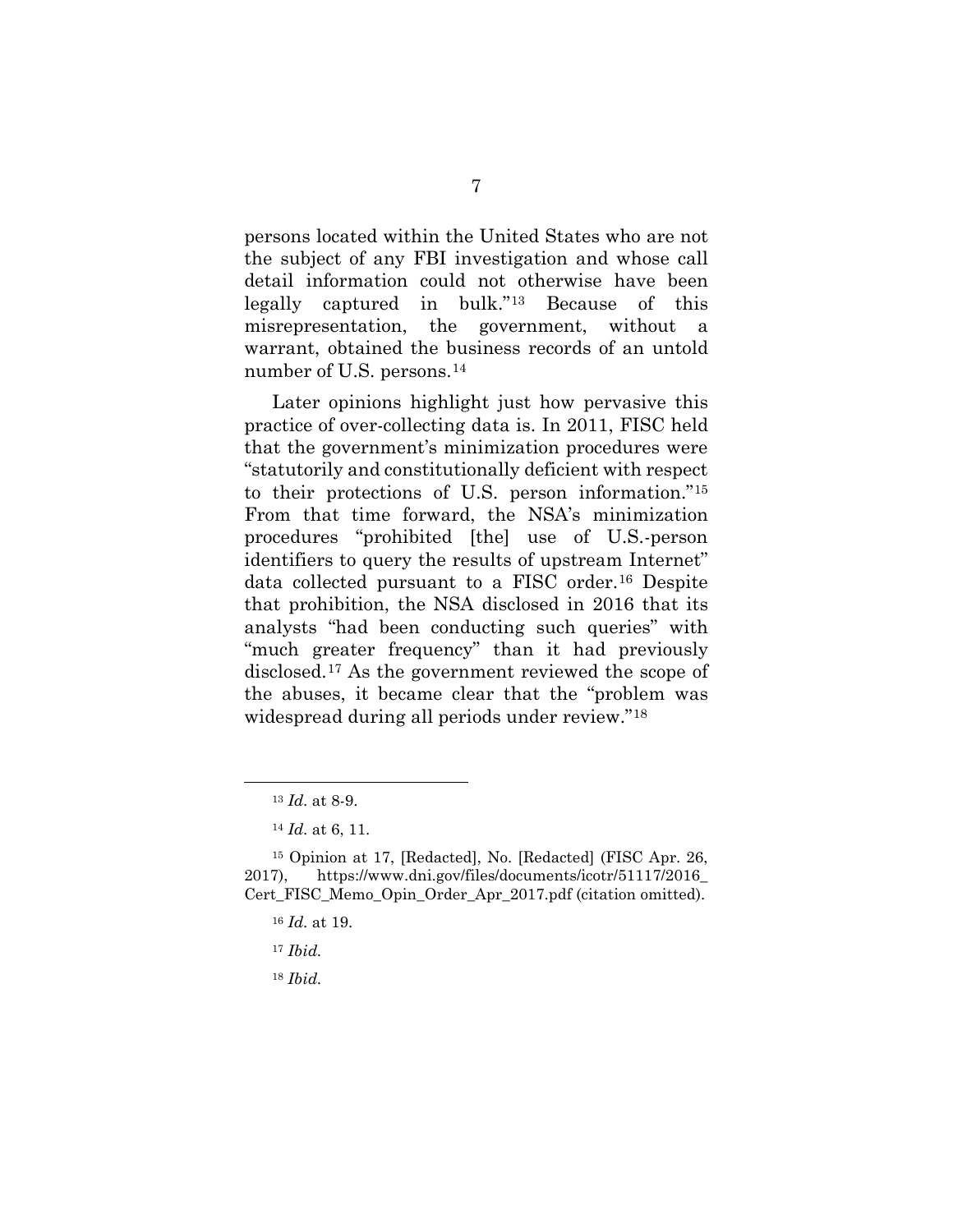2. The Executive Branch has also, at times, flatly lied to FISC, the most publicized example of which happened during the 2016 election. There, the government submitted four applications seeking to surveil Carter Page, a U.S. citizen with ties to the Trump Campaign.

To support the applications, an FBI lawyer altered an email to read that Page, who had previously worked with the CIA, had *not* in fact been a government source.[19](#page-13-0) Because of those alterations, the Page applications included information "unsupported or contradicted by information" in the FBI's possession, including "several instances" where information "detrimental to their case for believing that Mr. Page was acting as an agent of a foreign power" was withheld from the National Security Division.[20](#page-13-1) As FISC well explained, "[w]hen FBI personnel mislead NSD in the ways described above, they equally mislead the FISC."[21](#page-13-2) FISC ultimately held that the sheer amount of errors in the Page applications was "antithetical to the heightened duty of candor" and "call[ed] into question whether

<span id="page-13-0"></span><sup>19</sup> Ryan Lucas, *Ex-FBI Lawyer Sentenced To Probation For Actions During Russia Investigation*, NPR (Jan. 29, 2021), [https://www.npr.org/2021/01/29/962140325/ex-fbi-lawyer](https://www.npr.org/2021/01/29/962140325/ex-fbi-lawyer-sentenced-to-probation-for-actions-during-russia-investigation)[sentenced-to-probation-for-actions-during-russia-investigation.](https://www.npr.org/2021/01/29/962140325/ex-fbi-lawyer-sentenced-to-probation-for-actions-during-russia-investigation)

<span id="page-13-2"></span><span id="page-13-1"></span><sup>20</sup> Order at 2-3, *In Re Accuracy Concerns Regarding FBI Matters Submitted to the FISC*, No. Misc. 19-02 (FISC Dec. 17, 2019), [https://www.fisc.uscourts.gov/sites/default/files/MIsc%](https://www.fisc.uscourts.gov/sites/default/files/MIsc%2019%2002%20191217.pdf) [2019%2002%20191217.pdf.](https://www.fisc.uscourts.gov/sites/default/files/MIsc%2019%2002%20191217.pdf)

<sup>21</sup> *Id.* at 1.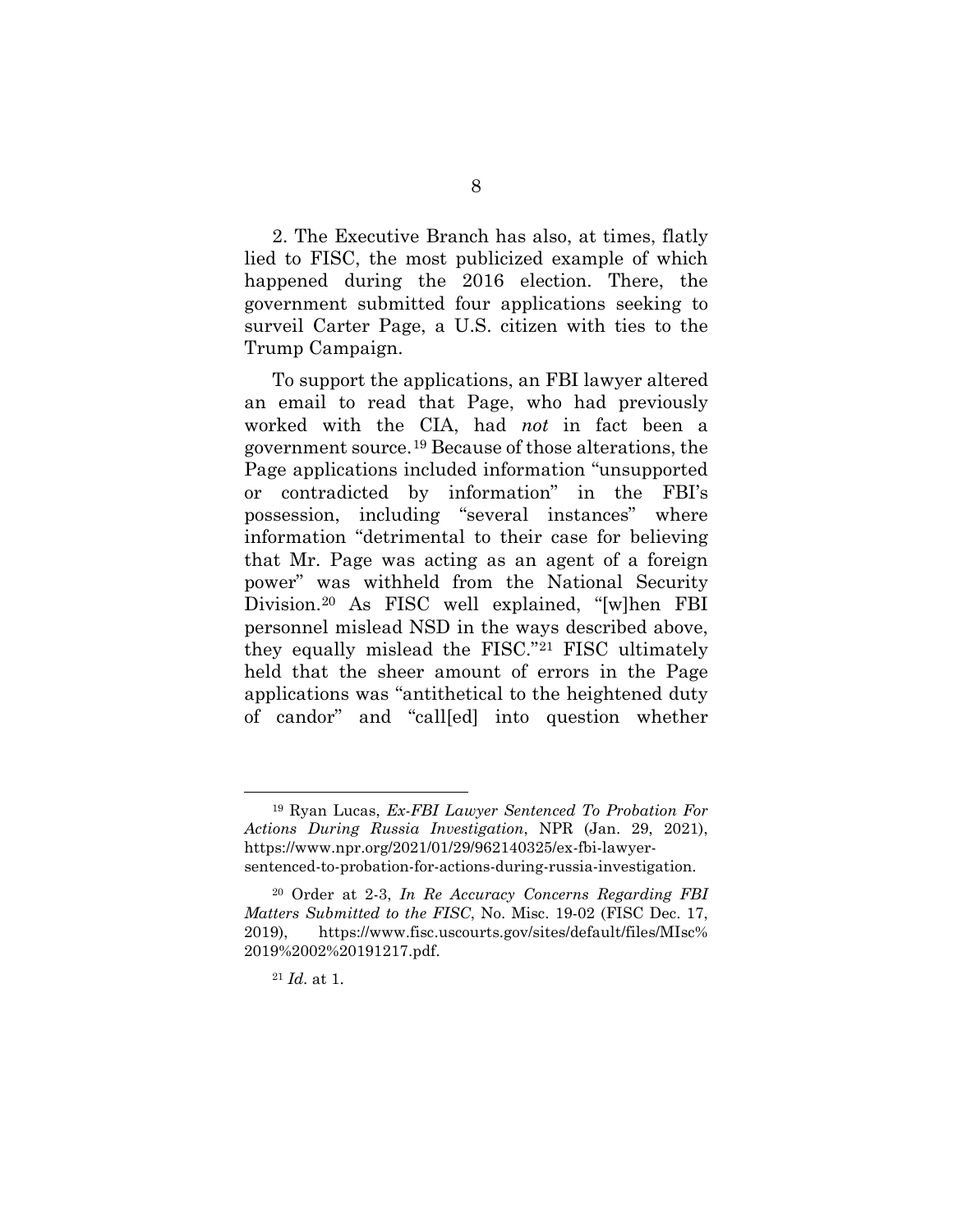information contained in other FBI applications was reliable.["22](#page-14-0)

It is impossible to know how many misrepresentations like those in the Carter Page applications have allowed the government to circumvent the Fourth Amendment's warrant requirement and surveil particular U.S. citizens without probable cause. But, if the government made such representations with even a small percentage of the frequency with which it misrepresented the scope of its collections, then it has happened far too regularly.

3. The harm from these widespread abuses continues. Just last month, the government released an opinion showing that many members of the FBI had used data collected without a warrant to conduct criminal investigations unrelated to national security.<sup>[23](#page-14-1)</sup> The opinion followed a recent oversight review that unearthed 40 such inquiries of data collected pursuant to a FISC order to assist with criminal investigations relating to a broad array of supposed criminal activity, large and small.<sup>[24](#page-14-2)</sup> Purportedly, "none of the \* \* \* information" obtained pursuant to a FISC order was actually "used in a criminal or civil proceeding" or, implausible as it may seem, for "any investigative or evidentiary purpose."<sup>[25](#page-14-3)</sup>

<sup>22</sup> *Id.* at 3.

<span id="page-14-3"></span><span id="page-14-2"></span><span id="page-14-1"></span><span id="page-14-0"></span><sup>23</sup> Opinion at 42, [Redacted], No. [Redacted] (FISC Nov. 18, 2020), [https://assets.documentcloud.org/documents/20691797/](https://assets.documentcloud.org/documents/20691797/2020_fisc-cert-opinion_10192020.pdf) [2020\\_fisc-cert-opinion\\_10192020.pdf.](https://assets.documentcloud.org/documents/20691797/2020_fisc-cert-opinion_10192020.pdf)

<sup>24</sup> *Ibid.*

<sup>25</sup> *Id.* at 43.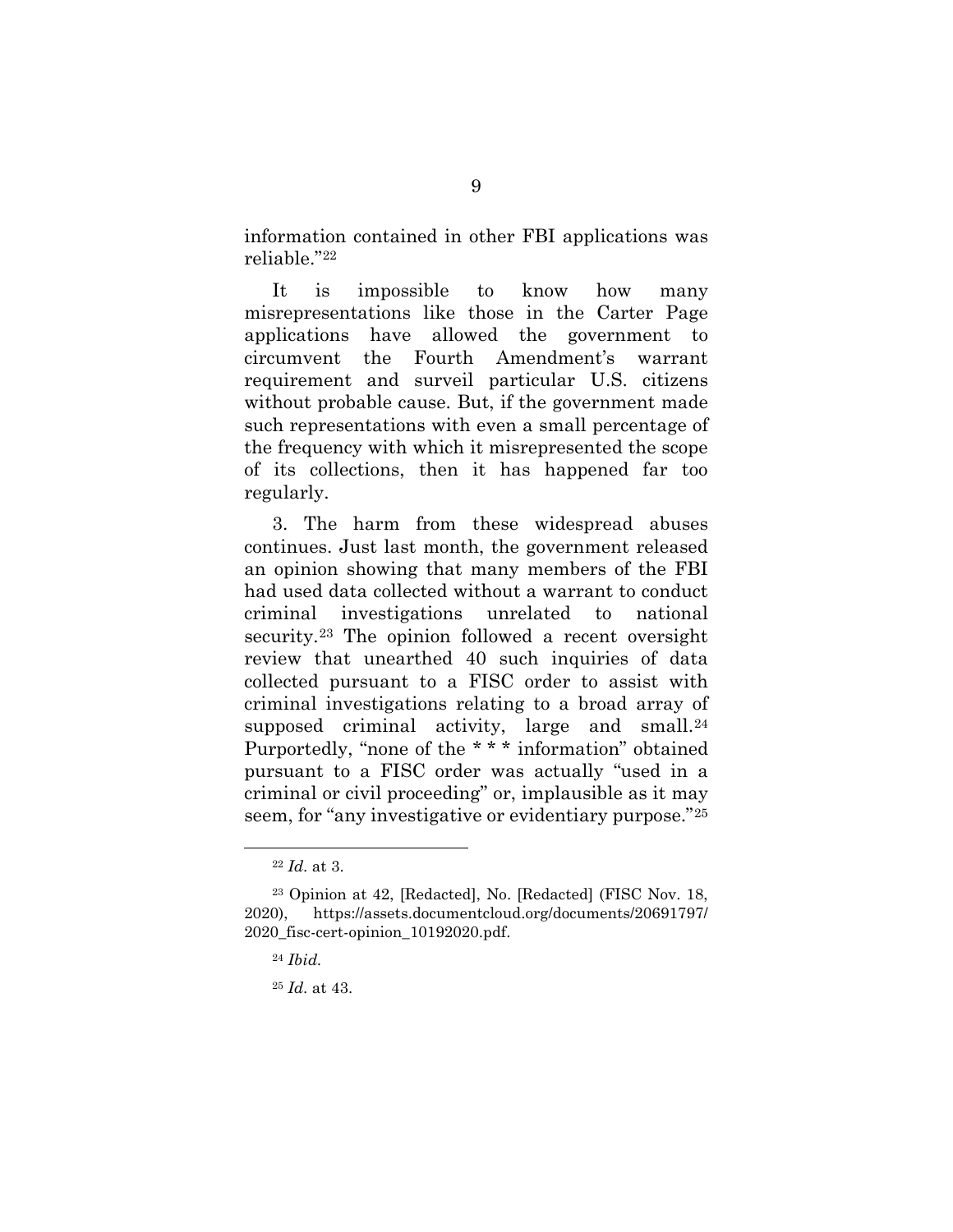But this provides little comfort considering that it was still "opened and reviewed" in a number of FBI field offices around the country, in connection with ongoing investigations.[26](#page-15-1) These "apparent widespread violations" of the querying standard caused FISC great concern. But given that even the court lacked information about how the FBI was supposedly implementing new "system changes" and training its agents, it was unable to determine whether the current procedures "meet statutory and Fourth Amendment requirements."27

In sum, whatever the facts of a particular violation of the government's duty, its history of violating the heighted duty of candor in *ex parte* proceedings before FISC and FISCR is a powerful reason for this Court to grant review.

## <span id="page-15-0"></span>**II. Those Abuses Will Continue if FISC's Work Continues in Secret, and Constitutional Checks and Balances Are Circumvented.**

The government's long history of abusing the rights of Americans in *ex parte* proceedings will inevitably continue if this Court permits the decision below to stand. As the petition notes, the government cannot be the sole arbiter of whether any FISC opinions are released in any form. See Pet. 26-27 (arguing that FISC "inappropriately conflated the question of classification with the question of whether court opinions can constitutionally be withheld from the public"). Such unfettered authority would not only

<span id="page-15-1"></span><sup>26</sup> *Ibid.*

<span id="page-15-2"></span><sup>27</sup> *Id.* at 44.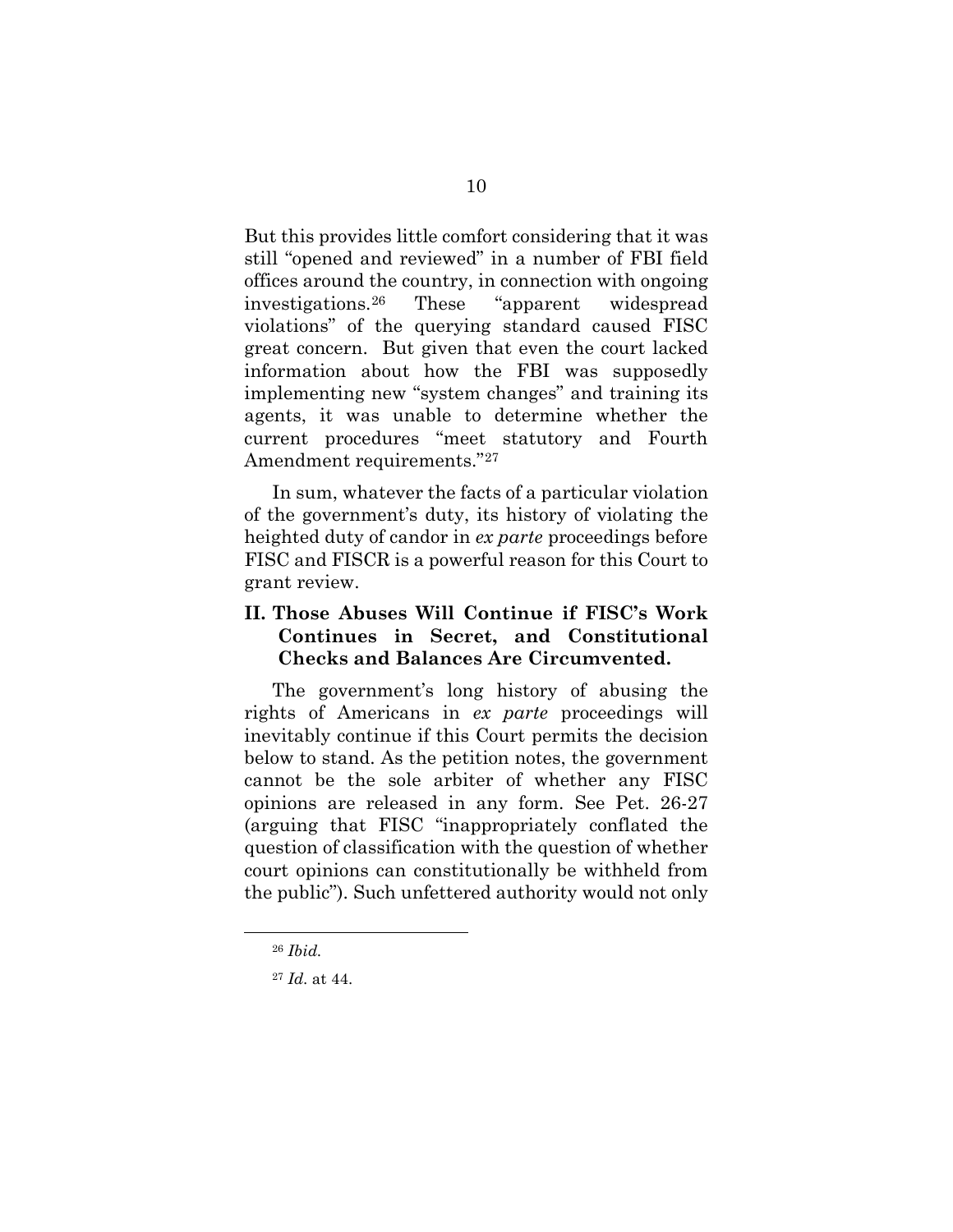compound the already serious separation-of-powers concerns raised by FISC and FISCR by allowing the government to encroach the judiciary's inherent power over its own proceedings, it would also ensure that the government's abuses will only be discovered, if at all, long after they occur or when it suits some other political purpose of the Administration making the decision whether to disclose past wrongdoing.

1. By abdicating the inherent judicial power over its own records and proceedings, the decision below heightens the serious separation of powers and Article III problems raised by courts that resolve matters barely resembling a case or controversy, lack the benefit of adversarial presentation of the facts or law, and shield themselves from subsequent public or judicial debate over their decisions. Such abdication further weakens what the Founders considered the least dangerous branch—the federal Judiciary—while strengthening perhaps the most dangerous branch in the post-New Deal United States, the Executive.

While Article III courts, of course, exercise limited jurisdiction, *Kokkonen* v. *Guardian Life Ins. Co of Am*., 511 U.S. 375, 377 (1994), they are nonetheless entrusted with the "province and duty \* \* \* to say what the law is in particular cases and controversies." *Plaut* v. *Spendthrift Farm, Inc*., 514 U.S. 211, 218 (1995) (cleaned up). Though FISC and FISCR are courts of narrower jurisdiction and procedural safeguards than most, they nevertheless purport to exercise the judicial power of Article III. See 50 U.S.C. § 1803(a) & (b) (FISC is comprised of "11 district court judges"; FISCR is comprised of "three judges \* \* \* from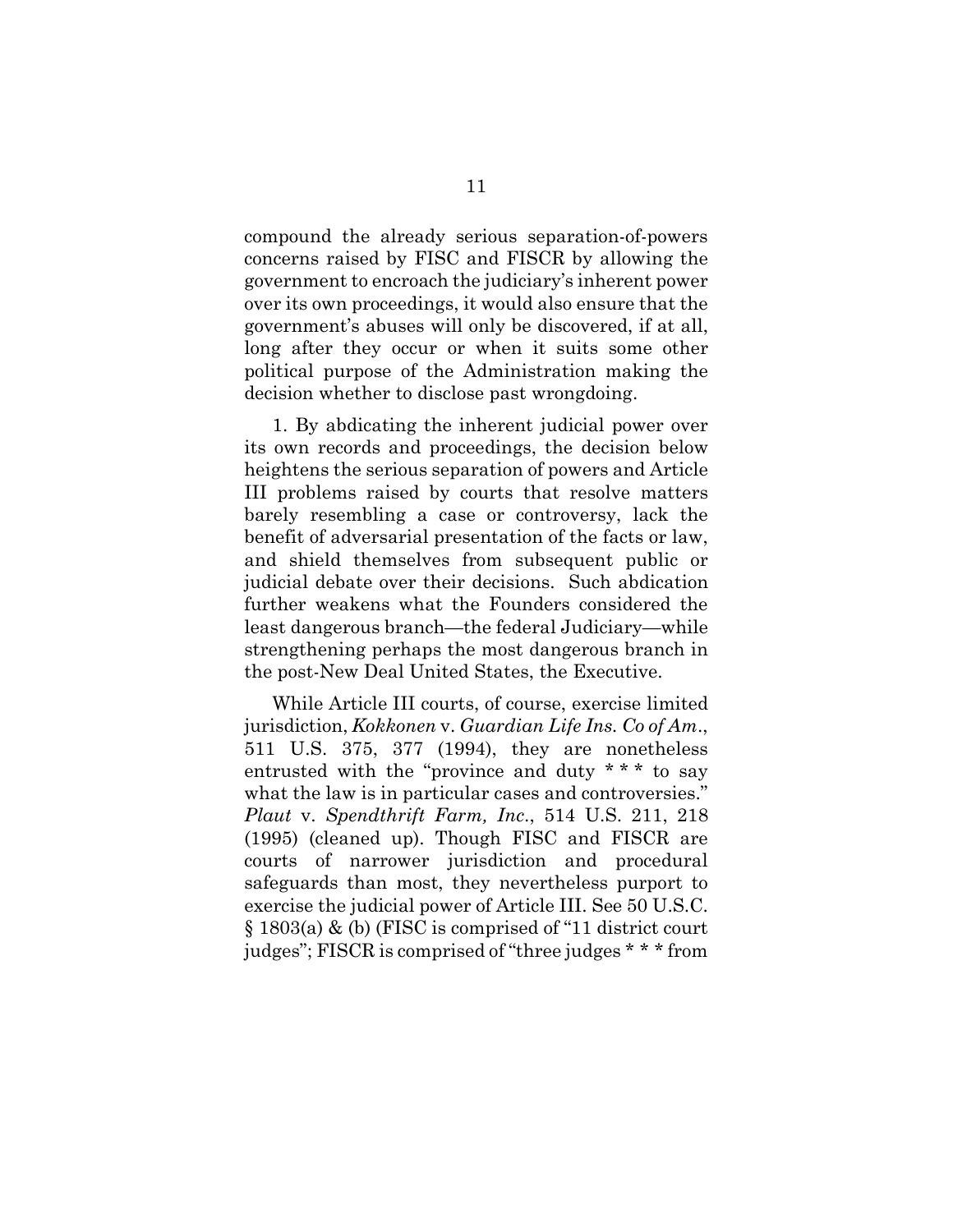the United States district courts or courts of appeals[.]").

As Article III courts, both FISC and FISCR possess inherent control over their own records. See Pet. App. 96a. And to be sure, as the Petitioners point out, the decision below allows the Executive Branch to encroach on that authority. See Pet. 19-20.

That decision below also suggests an improper encroachment by the Legislative Branch. Among the Framers' most important aims was the "sharp necessity to separate the legislative from the judicial power." *Plaut*, 514 U.S. at 221. While FISCR has suggested that its decision *respects* the separation of powers by reading its statutory remit narrowly, if it were true that either FISCR or FISC lack jurisdiction to consider Petitioner's motion, then Congress itself usurped from an Article III court the "power to adjudicate motions for access to its own opinions." See Pet. 20.

If the decision below were upheld, then, the already pervasive separation-of-powers issues inherent in the operation of both FISC and FISCR would only be heightened. For example, under the governing statute, FISC and FISCR judges purport to exercise the federal judicial power in situations that lack a basic requirement of a constitutional "case or controversy"—namely, genuinely adverse parties. See *Carney* v. *Adams*, 141 S. Ct. 493, 498 (2020) ("We have long understood that constitutional phrase to require that a case embody a genuine, live dispute between adverse parties, thereby preventing the federal courts from issuing advisory opinions."); *FEC* v. *Akins*, 524 U.S. 11, 20 (1998) ("[C]ourts will not pass upon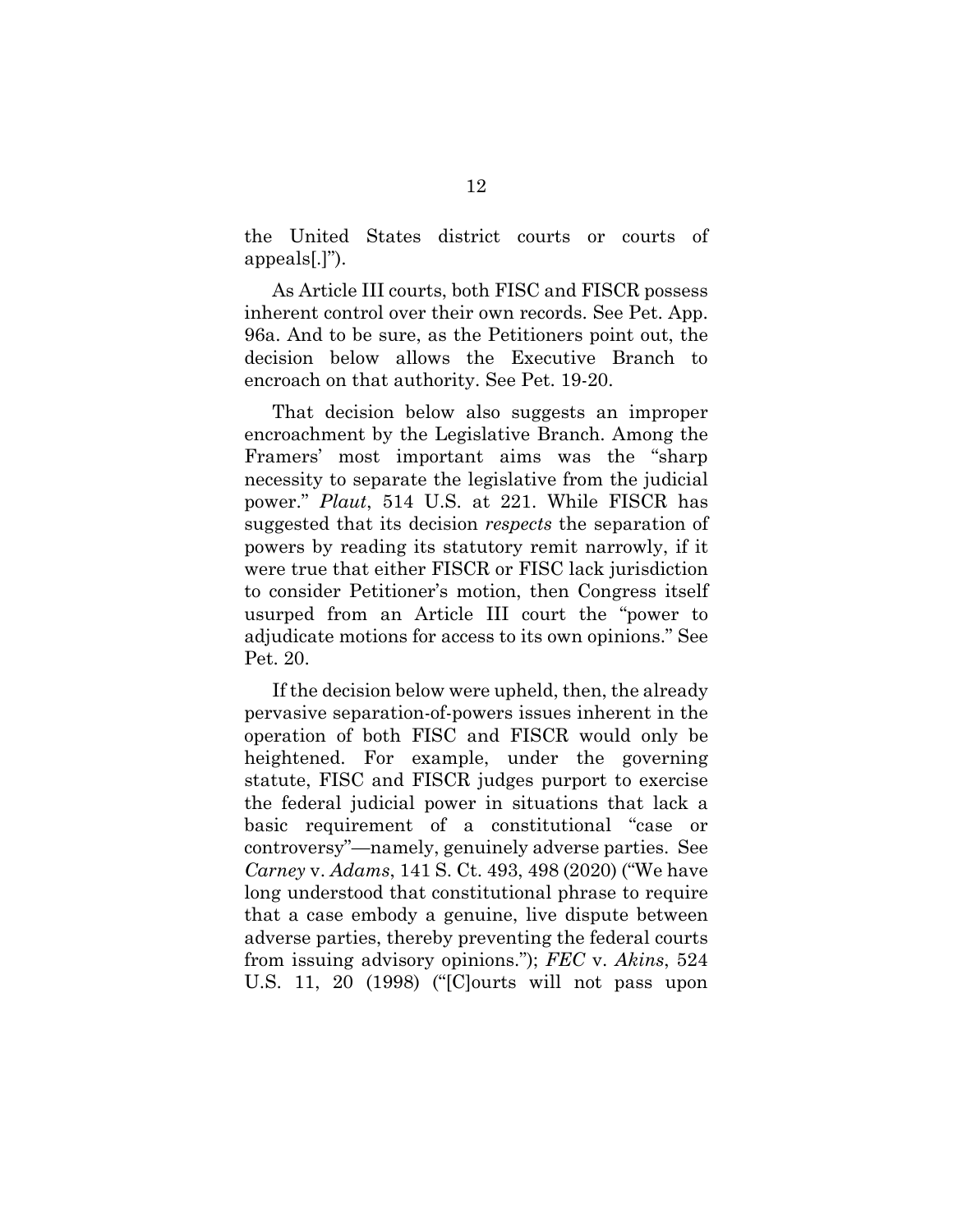abstract, intellectual problems, but adjudicate concrete, living contests between adversaries.") (cleaned up); *Aetna Life Ins. Co.* v. *Haworth*, 300 U.S. 227, 240-241 (1937).[28](#page-18-0)

And these problems persist despite recent congressional efforts to remedy them, such as with the USA Freedom Act of 2015. There, Congress authorized *amici* to appear before FISC and FISCR to respond to the government's applications, but never *required* such participation. Instead, the Act provides that FISC "shall" appoint an *amicus* when, "in the opinion of the court," a surveillance application presents a "novel or significant interpretation of the law" unless, of course, FISC finds such an appointment inappropriate. 50 U.S.C. § 1803(i)(2). Naturally, FISC rarely makes such appointments. Only two *amici*, for example, were appointed in 2020 despite hundreds of government applications.[29](#page-18-1) Any veneer of adversity

<span id="page-18-1"></span><sup>29</sup> Hon. Roslynn R. Mauskopf, *Report of the Director of the Administrative Office of the U.S. Courts on activities of the* 

<span id="page-18-0"></span><sup>28</sup> Because of the lack of a true adversarial process in FISC proceedings, then-Ambassador Lawrence Silberman once expressed concern that FISC would not be performing the "constitutionally sound adjudication of cases and controversies under Article III," but would instead be issuing decisions approaching the "traditionally prohibited advisory opinion." See Foreign Intelligence Electronic Surveillance: Hearing on H.R. 5794, 9745, 7308, and 5632 Before the Subcomm. on Legis. of the Permanent Select Comm. on Intelligence, 95th Cong. 224 (1978) (statement of Laurence Silberman). "[J]udges," he continued, "have traditionally issued search warrants *ex parte*," but "they have done so as part of a criminal investigative process which they have traditionally supervised in many ways, and [which,] for the most part, leads to a trial, a traditional adversary proceeding." *Ibid.*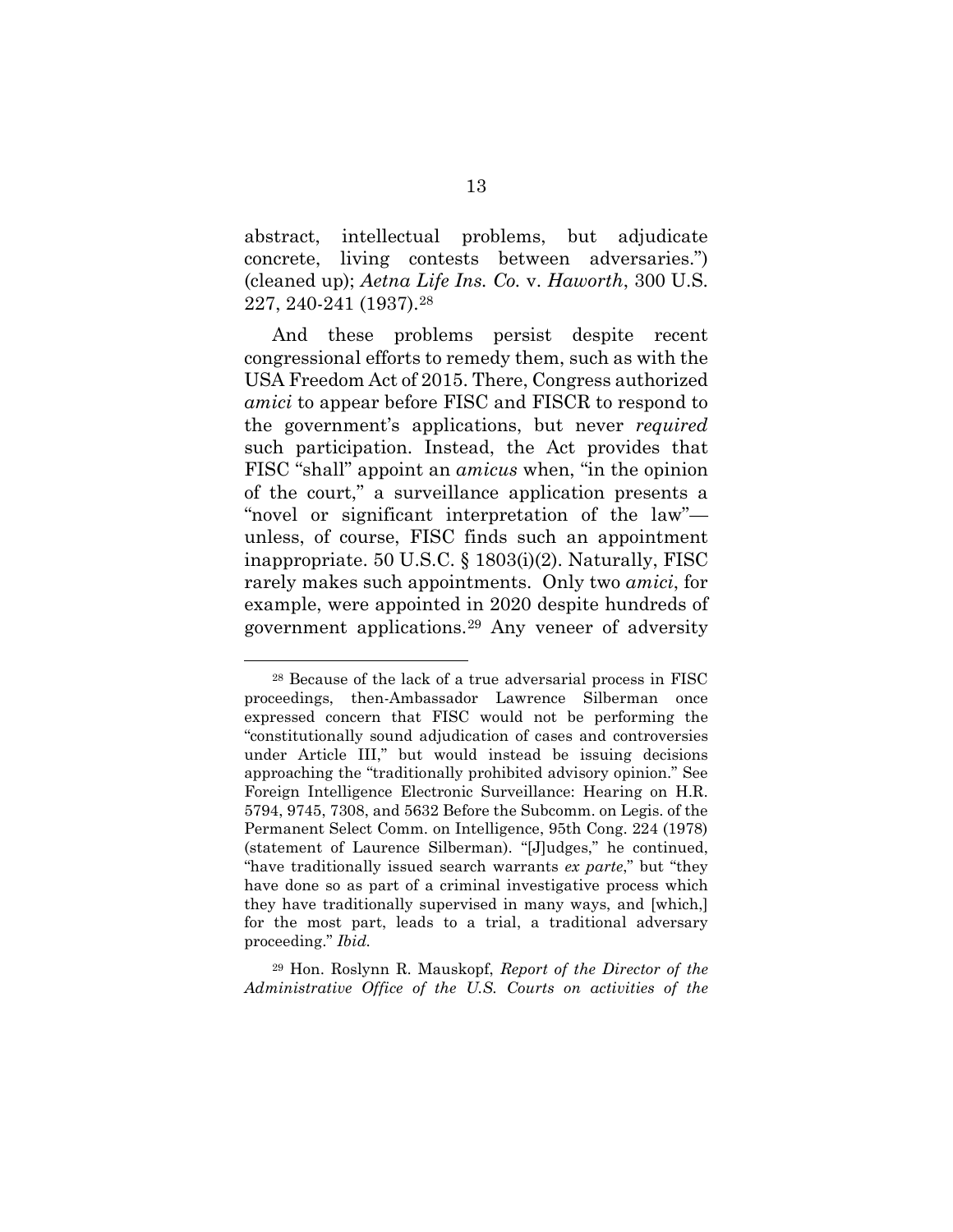introduced by the 2015 Act, then, has done little to remedy the separation-of-powers concerns with FISC and FISCR. Although FISC and FISCR purport to be Article III courts populated by Article III judges, they function suspiciously as an arm of the Executive, rather than the Judicial, branch.

The decision below removes the last vestige of a check on FISC and FISCR by precluding timely and consistent public knowledge of the court's decisions. That, in turn, makes it more difficult for voters to acquire the information needed to bring their concerns to the attention of their elected representatives and to demand laws requiring greater transparency from FISC and FISCR. The Court should grant the petition if for no other reason than to vindicate already weakened Article III powers and responsibilities.

2. Separation-of-powers concerns do not stop at the questionable usurpation of judicial functions but extend also to insulating the Executive from proper constitutional checks and balances. Simply put, it is inconsistent with the constitutional scheme that the Executive, the very branch that FISC has repeatedly condemned for violating its procedures, maintains the sole authority over when those abuses are disclosed to the public. Although the Executive has the primary authority to determine what underlying sensitive factual material should remain classified, Pet. App. 6a, FISC should be able to decide what *opinions* and legal conclusions to release to the public—subject only

*Foreign Intelligence Surveillance Courts for 2020*, at 7 (Apr. 29, 2021), [https://www.uscourts.gov/sites/default/files/fisc\\_annual](https://www.uscourts.gov/sites/default/files/fisc_annual_report_2020_0.pdf) [\\_report\\_2020\\_0.pdf.](https://www.uscourts.gov/sites/default/files/fisc_annual_report_2020_0.pdf)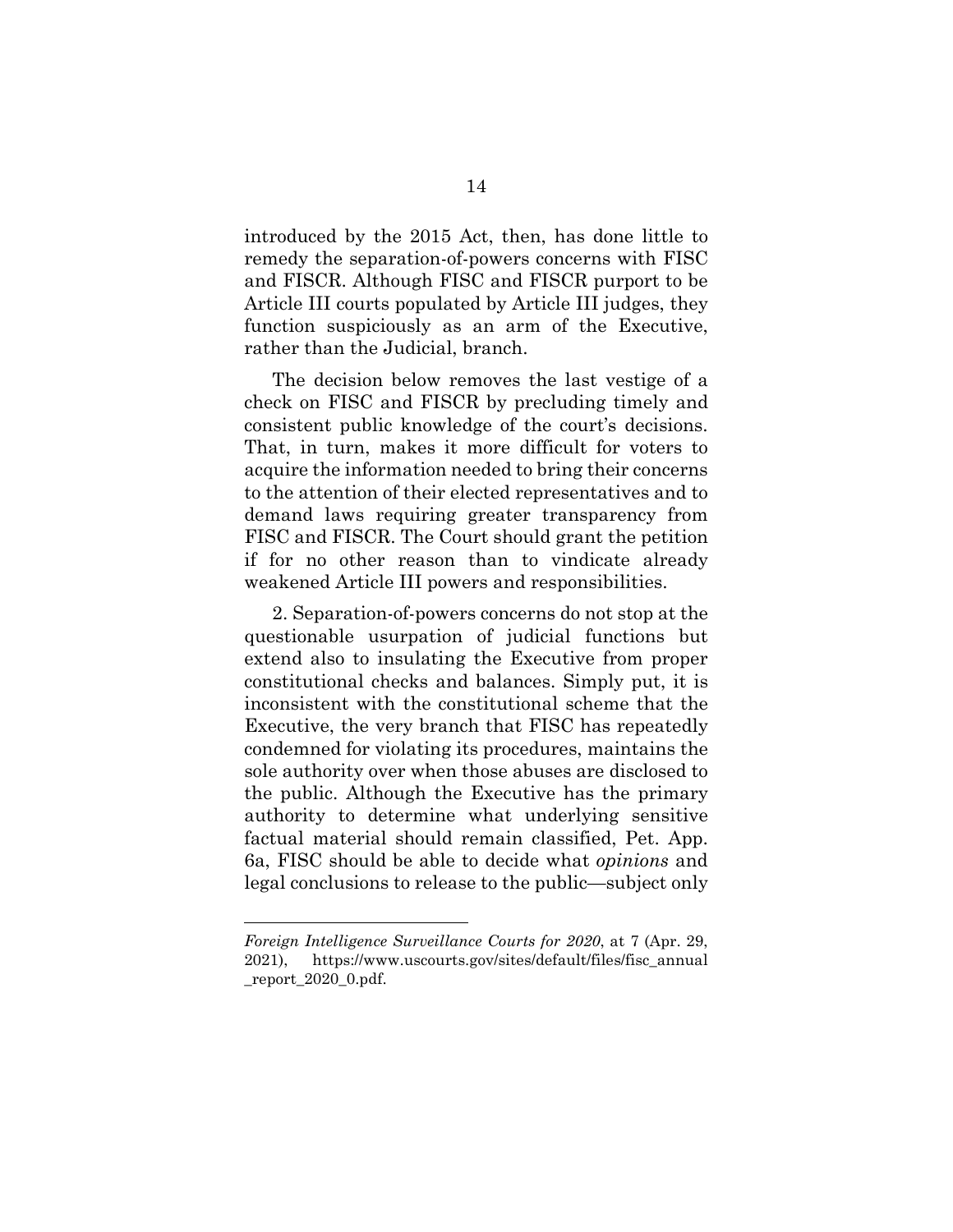to necessary redactions—particularly if those opinions include consideration of potential or definitive government wrongdoing.

Absent such checks of independent disclosure of government wrongdoing, the public would have no effective means of holding the government accountable for violating their rights—seriously undermining the very premise of our "government of the people."[30](#page-20-0) As observed during the Constitutional Convention, in "free governments the rulers are the servants, and the people their superiors and sovereigns."[31](#page-20-1) Without "the power which *knowledge* gives," as James Madison once wrote, there can be no "popular Government."[32](#page-20-2) A popular government "without popular information, or the means of acquiring it, is but a Prologue to a Farce or a Tragedy; or, perhaps both."[33](#page-20-3)

The concern about information is exacerbated here by the fact that the government generally, and a current Administration in particular, has no incentive to implicate itself in its own wrongdoing. Nor,

<span id="page-20-0"></span><sup>30</sup> George Washington, *Undelivered First Inaugural Address: Fragments, 30 April 1789*, Founders Online, [https://founders.archives.gov/documents/Washington/05-02-02-](https://founders.archives.gov/documents/Washington/05-02-02-0130-0002%20(last%20accessed%20May%206,%202021).) [0130-0002 \(last accessed May 6, 2021\).](https://founders.archives.gov/documents/Washington/05-02-02-0130-0002%20(last%20accessed%20May%206,%202021).)

<span id="page-20-1"></span><sup>31</sup> 2 The Records of the Federal Convention of 1787, at 120 (Max Farrand ed., 1911) (Madison's Notes, July 26, 1787) (quoting Benjamin Franklin).

<span id="page-20-3"></span><span id="page-20-2"></span><sup>32</sup> Letter from James Madison to W.T. Barry (Aug. 4, 1822), in 9 *The Writings of James Madison* 103 (Gaillard Hunt, ed. 1910) (emphasis added).

<sup>33</sup> *Ibid.*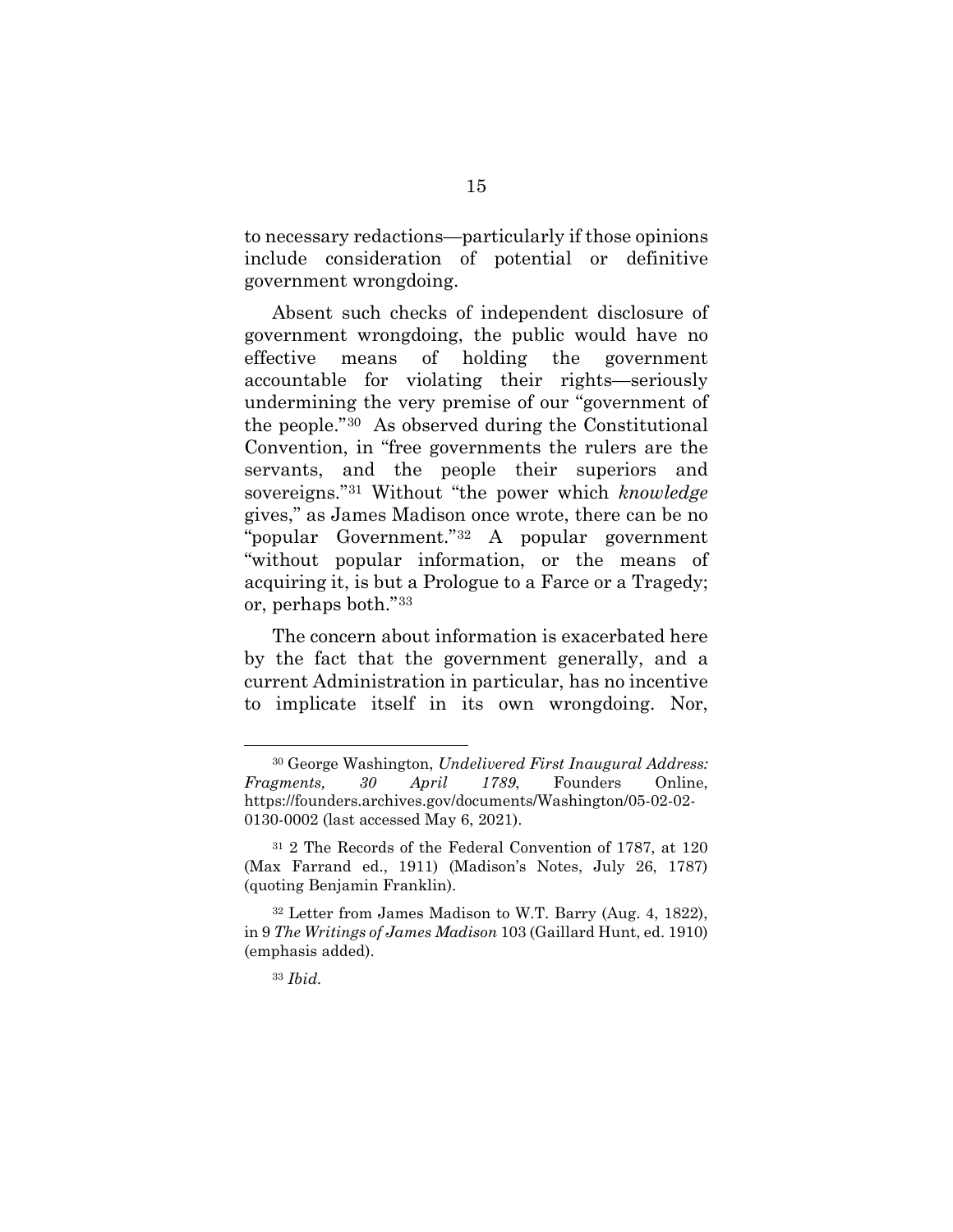historically, has it done so. This is illustrated by the small number of opinions released in FISC's more than forty-year history: From its inception until 2013, only two opinions were publicly released. Pet. App. 119a. A few dozen opinions were then released in 2013 after Edward Snowden leaked information about mass surveillance. See Pet. App. 114a-116a.<sup>[34](#page-21-0)</sup> It should not take a national scandal for the government's abuses to come to light.

But as it stands now, the overwhelming majority of FISC or FISCR orders or opinions are never released to the public at all. Pet. App. 119a, 119a n.23. And even when the government *does* decide to disclose such opinions, the timing itself is suspect and raises serious political questions which would not arise if FISC and FISCR themselves, as impartial tribunals, had the authority to release key opinions. For example, the public learned about the misrepresentations in the Carter Page applications—the first of which occurred during the Obama Administration—after President Trump was inaugurated, and when it could be used to undermine the Russian-collusion investigation into his campaign and intelligence agencies often viewed as hostile by the Trump Administration.

The current Administration likewise is not immune to the strategic temptation to release opinions implicating the prior Administration in wrongdoing. As noted earlier, the Office of the Director

<span id="page-21-0"></span><sup>34</sup> Some circuits have since concluded that the surveillance program exposed by the leaks themselves violated the Foreign Intelligence Surveillance Act. See *United States* v. *Moalin*, 973 F.3d 977 (9th Cir. 2020); *ACLU* v. *Clapper*, 785 F.3d 787 (2d Cir. 2015).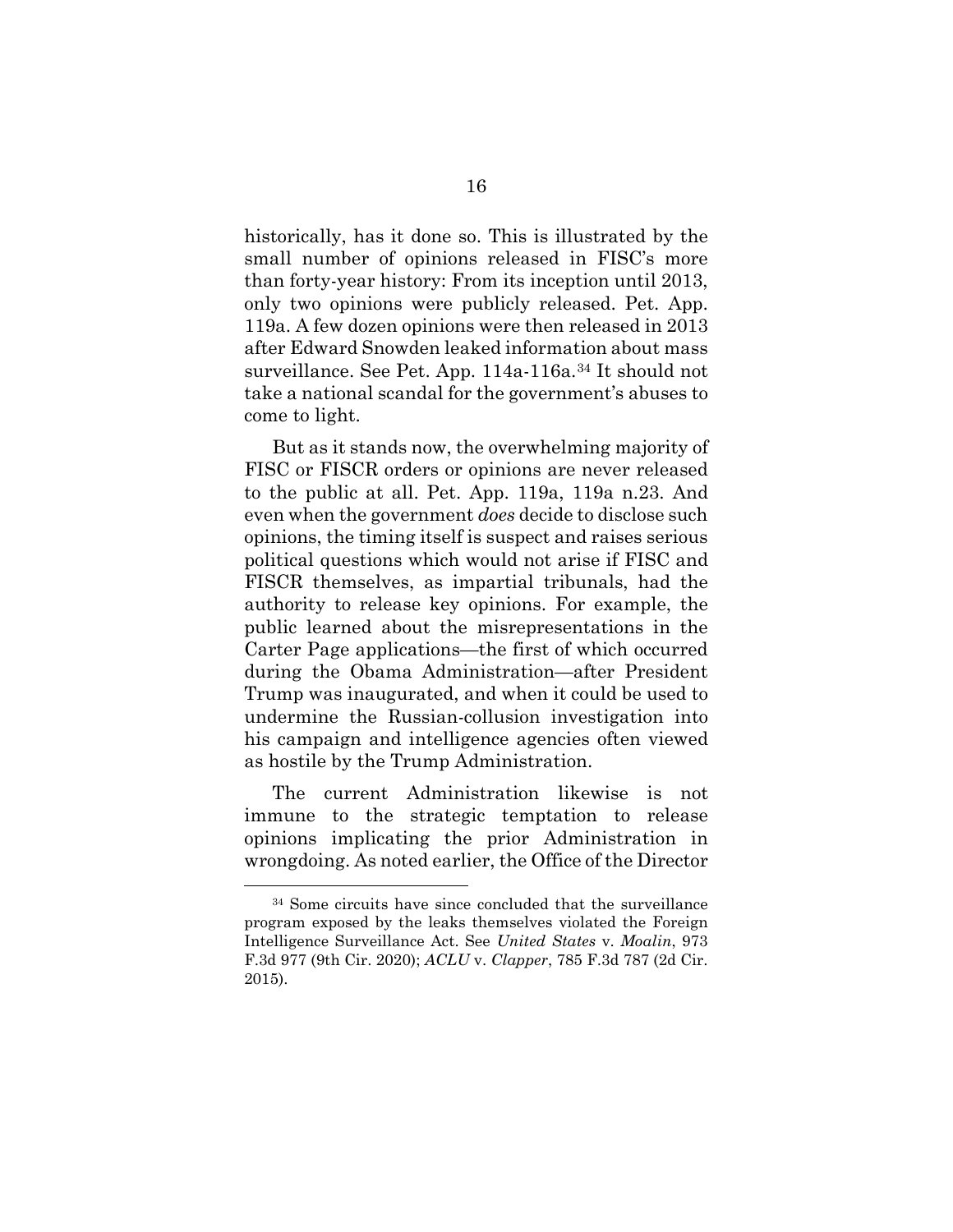of National Intelligence last month released a November 2020 FISC opinion revealing that the FBI under President Trump engaged in a series of unlawful queries into databases containing information received pursuant to a FISC order. When the public selectively learns of limited examples of secret wrongdoing only well after the fact, and in support of a competing Administration's criticism of its predecessor, constitutional checks and balances are undermined by making such disclosure a further tool of the Executive in power at any given moment.

For these reasons, the Court should put a proper check on executive encroachment by holding that FISC and FISCR have an inherent right to release their own opinions, thus implementing the People's right to know of the behavior of their agents and their ability to root out government abuse.